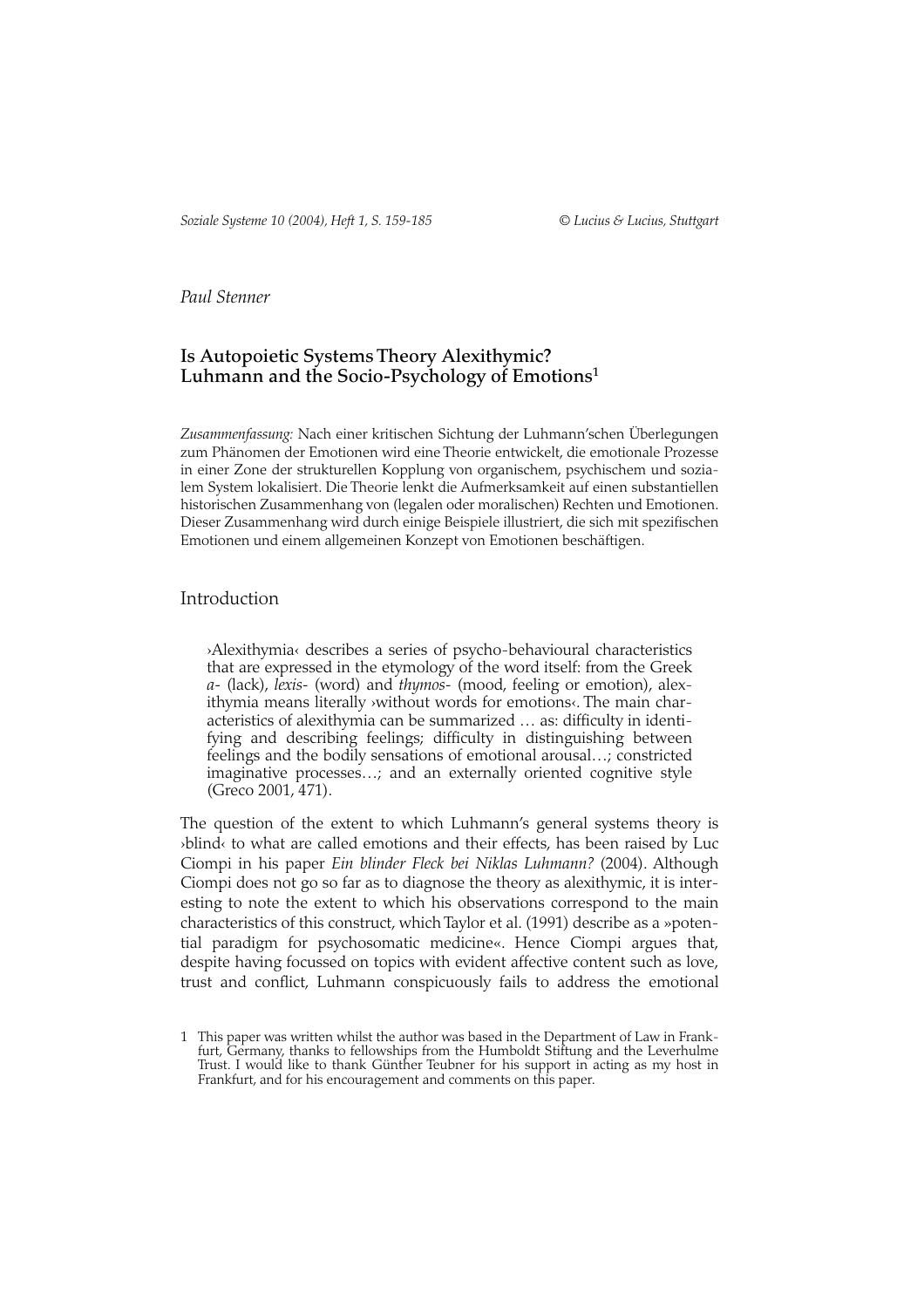aspects involved (»difficulty in identifying and describing feelings«?). He further suggests that the few comments Luhmann does make about emotions are founded upon a scientifically out of date description that significantly underestimates the pivotal role played by affective factors in psychic and in social systems alike. The main identified shortcoming of this dated scientific description is that it presents a false picture of emotions as essentially undifferentiated visceral activation (»difficulty in distinguishing between feelings and the bodily sensations of emotional arousal«?). Further, although Luhmann's work can hardly be considered unimaginative, Ciompi strongly implies that it is preoccupied with a description of the externalities of the communication processes of social systems at the expense of a concern with the supposed underlying causal driving force<sup>2</sup> (»an externally oriented cognitive style«?).

The at once peripheral and flawed role emotions play in Luhmann's theorizing should, to sum up Ciompi's argument, be identified as a fundamental weakness and rectified by use of Ciompi's own autopoietic systems theory of the fractal nature of affect-logic. According to the latter, the emotions are fundamental to social and psychological life. That is to say, emotions serve not only to organise and integrate the psychic and social domains, but also to motivate and energize at both of these levels of autopoietic operation. If Ciompi's account is correct, Luhmann's alleged blind spot regarding the role of emotions in the autopoiesis of consciousness and communication is also his ›Achilles' heel‹. It cannot, in other words, be dismissed as one of those logically inevitable ›unmarked spaces‹ which are the condition of possibility for any point of observation, since to fail to observe a phenomenon whose logic (always-already multiply combined with cognition, memory, social behaviour and so forth) purportedly organises, integrates and motivates psychic and social systems, is to miss the very motor<sup>3</sup> of those systems whose operational medium is meaning. Given the serious theoretical implications of a retrospective diagnosis of alexythymia in Luhmann's work, a second opinion is required before any course of treatment (fundamental revisions of core concepts, for instance) is recommended.The following paper offers a second opinion from a point of view structured by the marked and unmarked spaces proper to a British social psychologist with a research specialism in the emotions and an interest in Luhmann's work. A first section will outline and critically assess Luhmann's account of the emotions.This will concentrate only on the relevant sections in *Social Systems,* since Ciompi has already provided an overview of

<sup>2 »</sup>Die Frage, welche Kräfte hinter den aufgezeigten Veränderungen am Werk sein könnten, bleibt weitgehend ausgespart« (25).

<sup>3 »</sup>Vielmehr erscheinen affektive Energien als die entscheidenden Motoren, Schalter und Organisatoren – man könnte auch sagen die energetischen Letztelemente – aller Soziowie Psychodynamik.« (41-2).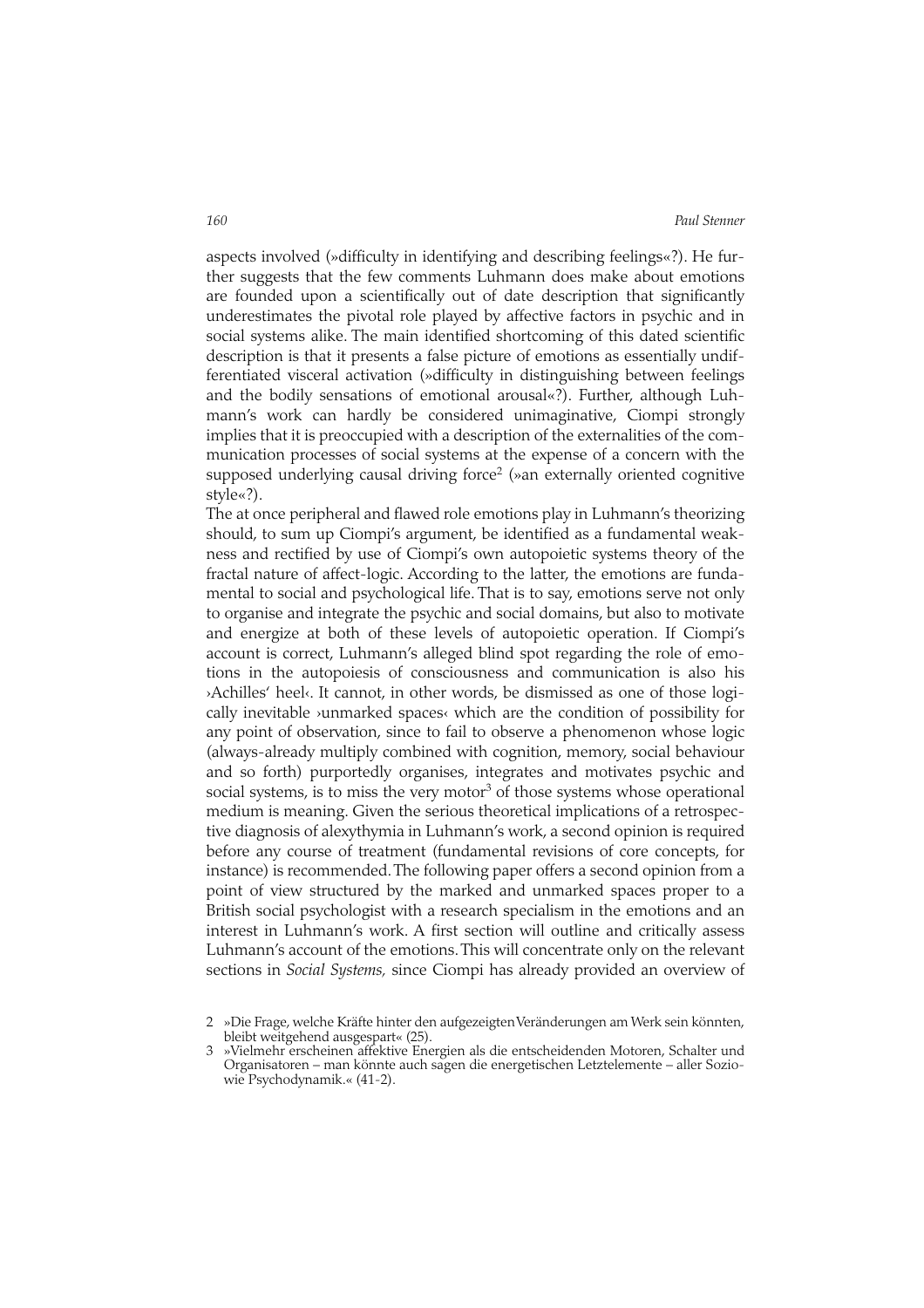Luhmann's various discussions of emotion. A second section will present an amended general account of emotions that avoids the narrow cognitivism of Luhmann's account, but which remains faithful to his broader theoretical commitments. A final section will offer some suggestions as to what a sociopsychology of emotions informed by Luhmann might look like. The task of assessing Ciompi's fascinating alternative theory of emotions remains for the future.

# Is Luhmann's account of the emotions outdated?

The emotions, Luhmann states, represent a »sphere of problems that until now have proved quite difficult for sociology« (1995, 274). For this reason, he suggests, they have typically either been omitted from research, treated using unconventional methods, or studied indirectly in terms of their social stimulation, communication, cooling out, and so on. In *Social Systems* he dedicates a few paragraphs to the problem of emotions *as such* in the chapter on the *individuality of psychic systems.* This chapter is itself peripheral to the main project of a theory of social systems, since its focus is primarily on consciousness rather than communication. Hence it should be recognised that for Luhmann the emotions represent a peripheral aspect of a peripheral theme since, as a sociologist, he is happy to articulate an account according to which the true nature of emotion is psychic.

In this context, emotion is first introduced as »the process of adaptation to fulfilment or disappointment« of claims. The concept of *claim* is elucidated as a sub-category of *expectation*, the latter being the form in which a system exposes itself to its indeterminable environment. By way of expectations, psychic systems and also, as I will discuss later, social systems bring the environment into a form that can be used operatively on a psychic level. That is to say, possibilities are projected which can be confirmed or disconfirmed, fulfilled or disappointed. For psychic systems, expectations thus organise the autopoiesis of consciousness by ›probabilising‹ the improbabilility of environmental complexity through the pre-structuring of connections between conscious contents. Expectations act as grids that pre-structure given unmanageable complexity into an autopoietically operable form.That is to say, a given expectation yields a simple bifurcation in the face of the world: it is disappointed or it is fulfilled

A *claim* is a condensed form of expectation in which self-commitment is increased, and with it vulnerability. Claims thus presuppose the autopoietic connectivity already organised by expectations, and re-enter it into the consciousness of the psychic system. A claim would hence be an expectation with enhanced salience – an expectation that is *owned.* The ownership of expecta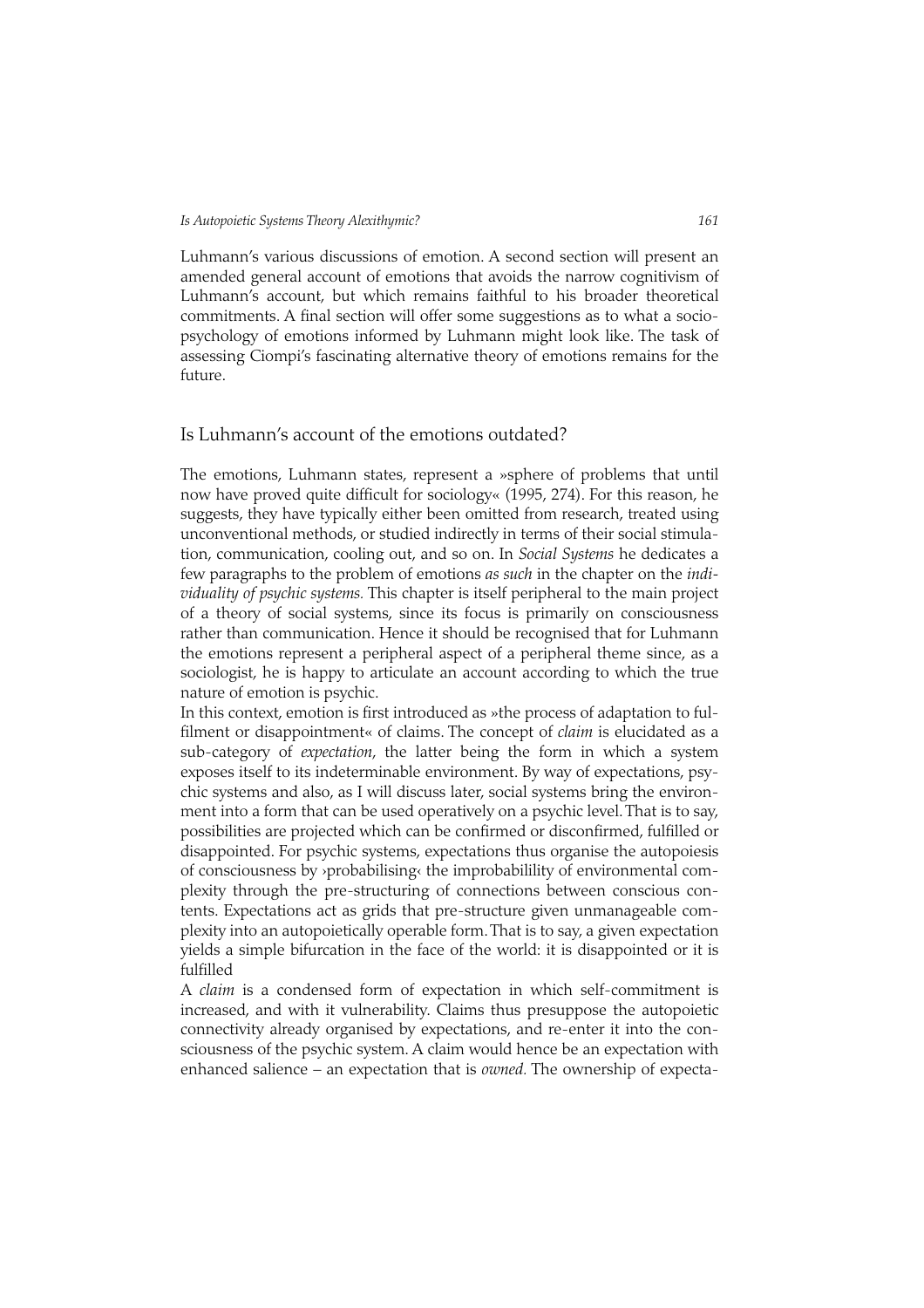tion suggested by the concept of claim also implies the additional complexity of a sense of *right*. If a claim is an expectation we feel a right to, then it must be recognised that we are dealing with a primal notion of right (a ›proto-right‹) prior to its division into moral, legal and epistemic orders. This point will be central to a later part of this paper, since I believe that Luhmann's main contribution to a socio-psychology of emotion results from attention to the structural coupling of communication and consciousness whereby concepts of right organise the shaping of the psychic by the social. For now, it is enough to state that, for Luhmann, the shift from expectation to claim *increases the probability of the experience of emotion*, just as a retreat from claim to mere expectation reduces it.

Having argued the highly cognitive case for emotions being effectively the process of adaptation to the disappointment or fulfilment of claims, Luhmann goes on to develop the more specific and controversial thesis that emotions function as an immune system for psychic life. According to this second argument emotions »arise and grip body and consciousness when the autopoiesis of consciousness is in danger« (1995, 274).This adds a new layer of depth to the account of emotion, since on one level there is no reason to suppose that the disappointment or fulfilment of claims should threaten psychic autopoiesis (not least since this has already been presented as a condition of possibility for psychic autopoiesis). On another level, however, these two arguments can be made to converge. Given the role expectations and claims play in organising the autopoiesis of consciousness, any decline in the capacity of claims to ›probabilise‹ an operable conscious world would constitute a threat to the autopoiesis of consciousness as such. That is to say, given that, like any autopoiesis, the autopoiesis of consciousness occurs only on condition of an improbable reduction in complexity that yields a circular flow of connectible elements, any *interruptions* to this flow caused by irruptions of unexpected complexity and contingency pose a threat to that flow.

In this respect, Luhmann's account can be clarified using the signal/noise terminology of information theory. Such destructive interruptions can be thought of as noise to the signal required by existing autopoiesis (which is not to deny the earlier possibility that an interruption may also be grasped as signal, since all information theory only makes sense in relation to the position of an observer). Such interruptions may assume any form from a physical external danger, or a social *faux pas,* to a revolutionary new piece of information. What matters is only that the relatively predictable stream of consciousness is disrupted. Then, according to Luhmann, emotion will occur, since emotions are nothing but »the psychic system's self-interpretation with regard to whether its operation can continue« (1995, 274). This implies that emotions constitute an alternate observer position from which the autopoiesis-destroying noise of interruption is converted or rectified into a temporary signal.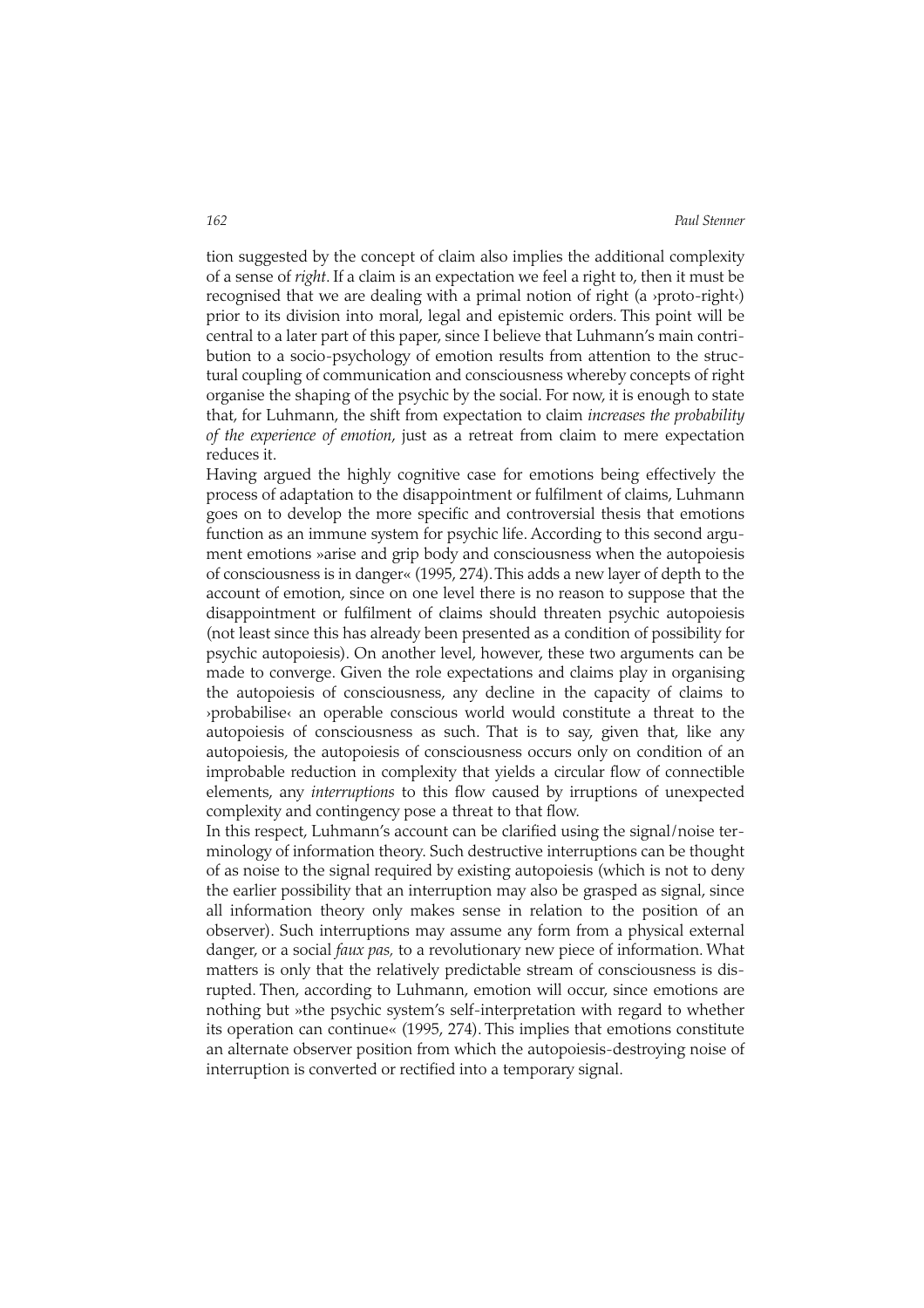It is important to emphasise that this line of argument leads to a conception of emotions as radically *internal* to the psychic system. Emotions are not concerned with the environment but with grasping-as-signal the noise that would otherwise disrupt the ongoing operations of the psychic system or, put differently, with the noise that the psychic system would otherwise *become* through disruption. Better the self-generated scream of fear and shutting of eyes than a confrontation with a more primordial and unrecognisable *noise*. On this account, just as lymphocytes absorb foreign bodies in the immune system, emotions >digest< noise, transforming it into a simplified field of consciousness that bridges what would otherwise be a chasm into which consciousness might plunge. When stability is re-established, emotions die away, having fulfilled their order-restoring purpose. In an argument reminiscent of Sartre's (1993) case for the *magic* nature of emotions, Luhmann suggests that they thus secure the continuation of autopoiesis with »unusual means« (such as dispensing with subtle discriminations and the need to decide on the basis of a consideration of consequences). Luhmann is clear in his insistence on this *internal* role: »Emotions are not representations that refer to the environment but *internal* adaptations to *internal* problem situations in the psychic system that concern the ongoing production of the system's elements by the system's elements« (1995, 274).

It is no simple matter to assess the validity of Luhmann's rapidly sketched theory of emotion. For one thing, although many strong claims have been advanced, scientists are still far from a consensual understanding of emotion. George Mandler (2002) sums up a lifetime of authoritative research in the field with the somewhat resigned statement that »even if one believes in the notion of human progress, there is little evidence of a focus or consensus in the psychology of emotion«. Another reason for being wary of claims to the truth of emotion is that the field has also been conspicuously subject to influences of a broadly ideological<sup>4</sup> nature. Paul Fraisse (1968), for instance, talks of »les deux faces de l'émotion« in referring to a bifurcation in the research tradition between those who view the organic aspects of emotion as effects of psychic events, and those who accord physiological events a primary causal role. Luhmann's theory leans towards the first of these options, following in the broadly Herbartian tradition. On the other hand, another long-standing ›classical/romantic‹ bifurcation separates those, such as Cannon (1929) and Hebb (1946), for whom the emotions are essentially disruptive and irrational

<sup>4</sup> Here I use ideology in the sense discussed by Tomkins (1981, 306): »Any organised set of ideas about which human beings are at once both articulate and passionate and about which they are least certain«. The current excitement over the use of scanning technologies such as FMRI to generate real-time images of emotional-brains-in-action should only redouble our concern over the ideologically saturated nature of scientific knowledge of emotion. When rapidly accumulating data awaits an adequate theory, scientific ideology, in Canguilhem's sense, is at a maximum.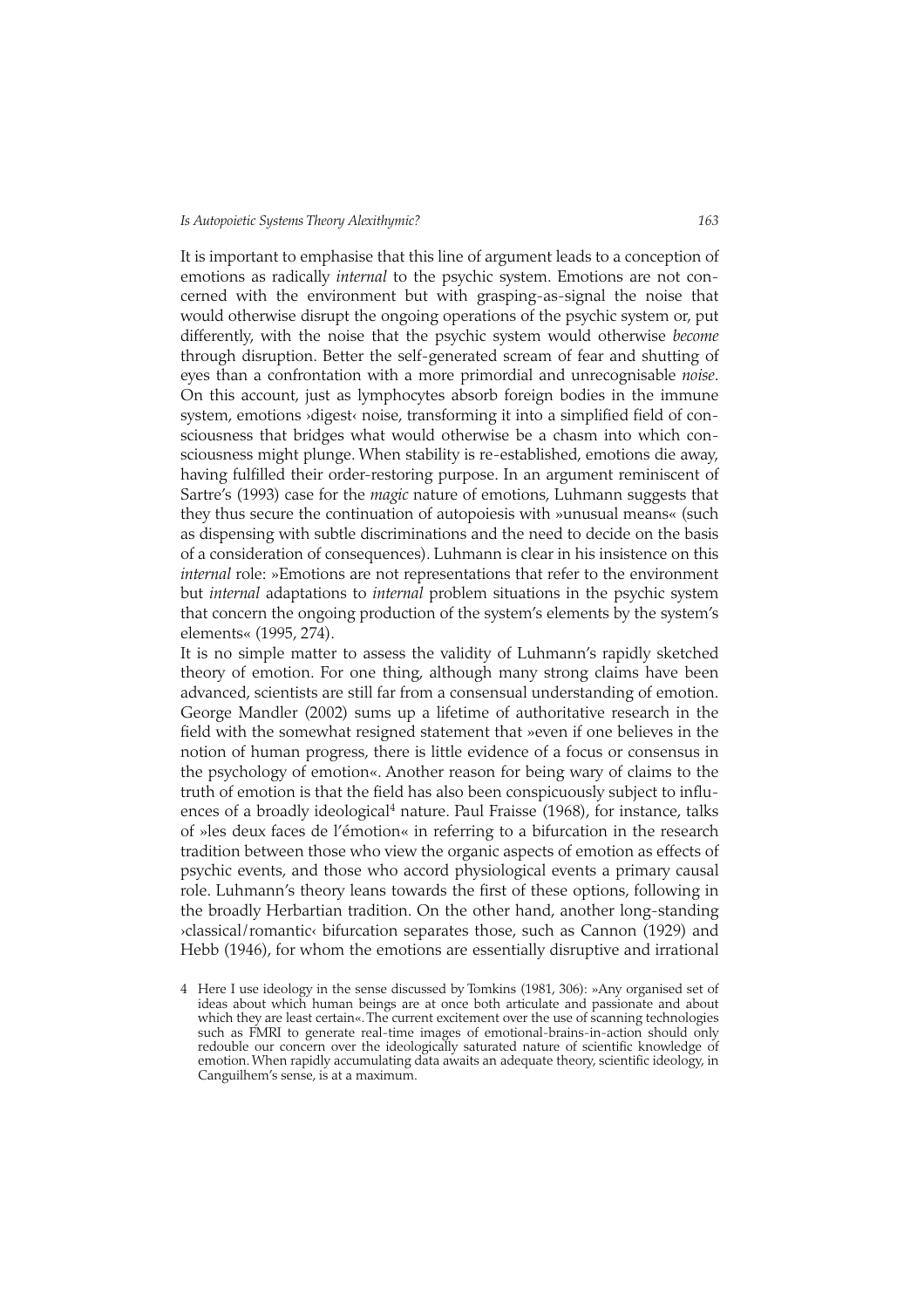(cf. Averill 1974), from those, such as Ekman/Friesen (1971) and Izard (1971), for whom they are the key source of human value (cf. Fridlund/Duchaine, 1996). As we have seen, Luhmann's theory paradoxifies this latter distinction by presenting emotions as effectively an order generating response to disorder.

Caveats aside, it is certainly not the case that Luhmann's theory is without support amongst contemporary students of emotion. Regarding the distinction between expectations and claims, a similar, though greatly simplified, idea is present in Frijda's (2001) currently influential concept of the »law of concern« in relation to emotions. This is the (somewhat tautological) observation that before one can be affected emotionally by an event one must *care* about it. Regarding the immune-system analogy, it should be noted that Mandler's (1999) constructivist theory holds that emotions are constructions the psychic (,cognitive‹) system generates from the physiological states of arousal that follow interruptions to cognitive events and plans and/or organized response sequences. Although Mandler does not go so far as to conceive cognitive events on the model of a fully-fledged self-generating autopoietic system, the resemblance to Luhmann's theory is clear: emotions are internal responses to interruptions to hypothesised cognitive processes. Like Mandler, Luhmann suggests a mediating role for autonomic arousal in this process (1995, 274). Although this remains un-stated in Luhmann's theory, physiological responses could be said to play the role of *amplifiers* of psychic interruptions. The interruption amplified by autonomic arousal thus constitutes a new interruption which, as it were, interrupts the first, thus rendering the psychic system immune. Also like Mandler, he insists that emotions are more than »interpreted biochemistry« since they play this specific intrapsychic role of managing interruption (although Mandler's continued focus on organized response sequences keeps his theory ambiguous as to whether emotions respond to the environment or solely to internal problem situations). In making this case, Luhmann himself draws upon the work of Karl Pribram, which continues to exert a powerful influence today: »these internal adjustments are felt as emotions« (Pribram 1971, 208).

In summary, Luhmann's theory is far from incompatible with some of the currently dominant conceptualisations of emotion, notably those that stress a ›cognitive‹ basis. Nevertheless, to my mind, it shares weaknesses with this cognitive tradition. Emotion is rendered highly vague and typically described generically rather than in terms of specific emotions. This is compounded by a problematic reliance upon a controversial idea promulgated by Schachter/ Singer (1962), which supplied a radical departure point for modern cognitive theories. Namely, that all emotions are essentially unitary and homogenous with respect to their physiological grounding in patterns of physiological arousal (cf. Luhmann 1995, 274, note 44). On this blank organic canvas, as it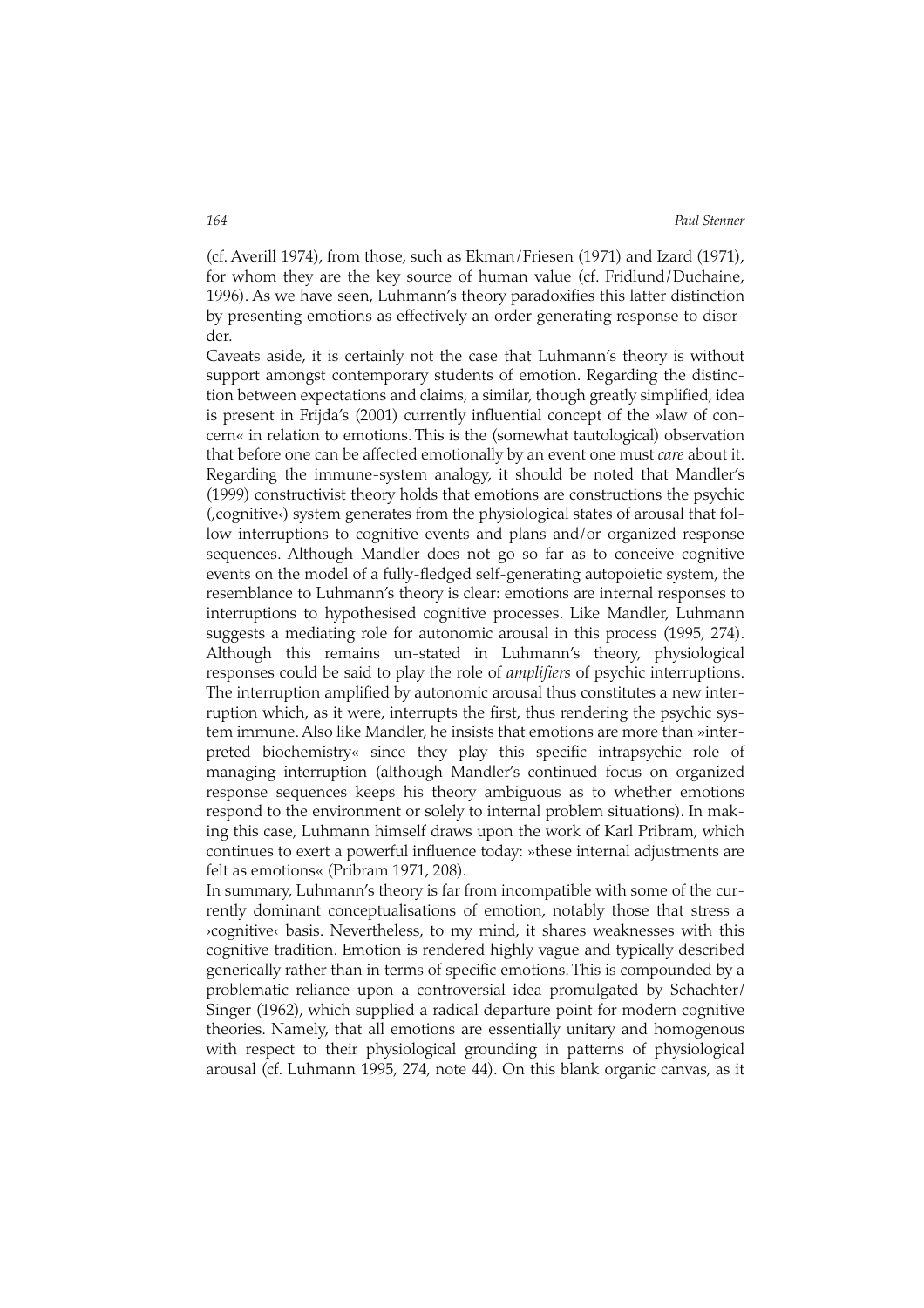were, the cognitive system draws the meaningful distinctions that supposedly give rise to or individuate particular emotions in their specificity. This remarkably Cartesian position gives organic systems a crude and passive role compared to the constructive and active part allocated to cognitive processing. The data upon which Schachter and Singer's theory was based is seriously flawed, and far from compelling. Nevertheless, it was not seriously challenged until over 15 years after its publication (Maslach 1978). Since then it has been profoundly criticized on numerous occasions (see especially Tomkins 1981). It has not been successfully replicated, and has been backed up with only marginal empirical support (Reisenzein 1983). Even at time of publication, Schachter and Singer were working with a radically over-simplified conception of arousal (compare with Sprague et al. 1961), the plausibility of which was achieved only by negative ideological contrast with the previously dominant debates within learning theory (Tomkins 1981). There is indeed something ›alexithymic‹ about a theory that insists that experiences as different as joy and rage are in fact identical but for different ›appraisals‹ laid on the same ›arousal‹. As put by Tomkins (1981, 311): »It is as reasonable a possibility as a theory of pain and pleasure which argued that the difference between the pain of a toothache and the pleasure of an orgasm is not in the stimulation of different sensory receptors, but in the fact that since one experience occurs in a bedroom, the other in a dentist's office, one interprets the undifferentiated arousal state differently«.

In the light of the above, Luhmann doubtless gave a hostage to fortune when he discussed Schachter and Singer's findings as »perhaps the most important insight« grounding his theory (1995, 274). The over-stated cognitivism that results leaves Luhmann vulnerable to criticism concerning his ignorance both of a systemic integrity proper to particular emotions at the *organic* level, and of the simultaneously developed realisation of the profoundly *social* aspect of the emotions. This is particularly unfortunate given that both of these positions have acquired forceful plausibility in recent years (see Damasio 1994; LeDoux, 1995 and Greenwood 2000, for the former, and Lutz/Abu-Lughod 1990; Harré & Parrott 1996, and Bendelow/ Williams 1998 for the latter).

In the following section I will therefore briefly outline an ammended account of the emotions that is faithful to Luhmann's broader theoretical commitments but not subject to the above criticisms. This amendment is based upon an emphasis of the role of emotion in each of the three basic and structurally circular modes of autopoiesis clarified by Luhmann. This should not be mistaken as one more mere affirmation of the existence of different ›levels of analysis‹ (Averill 1982; Keltner/Haidt 1999). In stressing the simultaneously *organic*, *conscious* and *communicative* aspects of emotions it becomes possible to observe the liminal role they play as a parasitical irritant provoking both the differentiation and the coupling of these otherwise radically distinct and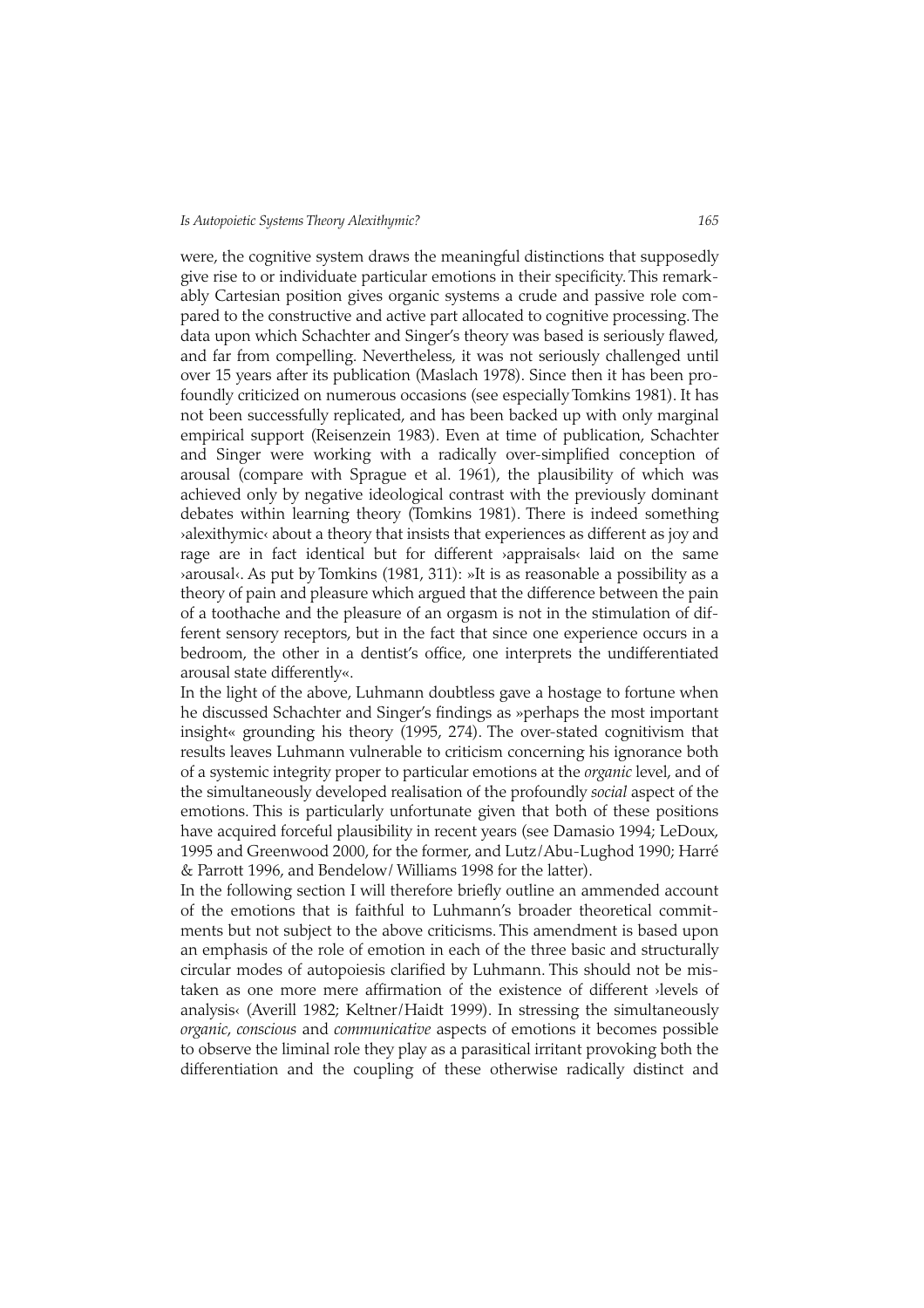strictly autonomous forms of autopoietic operation. Understanding this role will require overcoming the paradox of having to insist on the distinct nature of these three domains of autopoietic ordering, whilst at the same time stressing that any concrete emotional event must involve the simultaneous, reciprocal and overlapping ordering effects of all three. It is here that the philosophy of Michel Serres can usefully supplement that of Luhmann. If Luhmann emphasises the need to analytically distinguish social, psychic and organic systemic levels, then Serres stresses that any such clear distinction risks missing ›where the action is‹. Namely, in the threshold activities and spaces of transformation that Serres, in different works, identifies with the figures of Hermes (1992), parasites (1982) and angels (1995).<sup>5</sup> Emotions, I argue, represent a threshold zone or domain in which the norms of social systems are bundled together with states of consciousness and bodily processes. As such, it is their chief characteristic *not* to be categorisable using such standard dualisms as »innate versus learned« or »natural versus social«. Having outlined this theoretical reorientation I will go on to show that it opens up, via Luhmann's theory of social systems, a powerful way of revisioning the sociopsychology of emotions.

# Emotions as threshold phenomena between the organic, psychic and social

### *The paradox of the parasite:*

# *General overview of Luhmann's three parallel operative levels*

In Luhmann's theory of autopoietic, self-organising systems, the organic, the psychic and the social are to be treated as fully self-referential and self-producing systemic levels. These systems are operatively closed with respect to one another since their autopoiesis operates with different media or materials:

5 This difference in emphasis between the two thinkers is evident in their respective stances on *systems.* For Luhmann (1995, 13) »The following considerations assume that there are systems«. For Serres (1982, 73) »Maybe there is or never was a system … The only instances or systems are black boxes. When we do not understand, when we defer our knowledge to a later date, when the thing is too complex for the means at hand, when we put everything in a temporary black box, we prejudge the existence of a system. When we finally open the box, we see that it works like a space of transformation. The only systems, instances, and substances come from our lack of knowledge. The system is nonknowledge. The other side of nonknowledge. One side of nonknowledge is chaos; the other, system. Knowledge forms a bridge between the two banks. Knowledge as such is a space of transformation«. Nevertheless, a systems theoretical affirmation that there are no systems is a thoroughly *Luhmannian* paradox, grounded in the recognition that the operations of any given system are ultimately de-paradoxifying strategies doomed to an eventual return to paradox.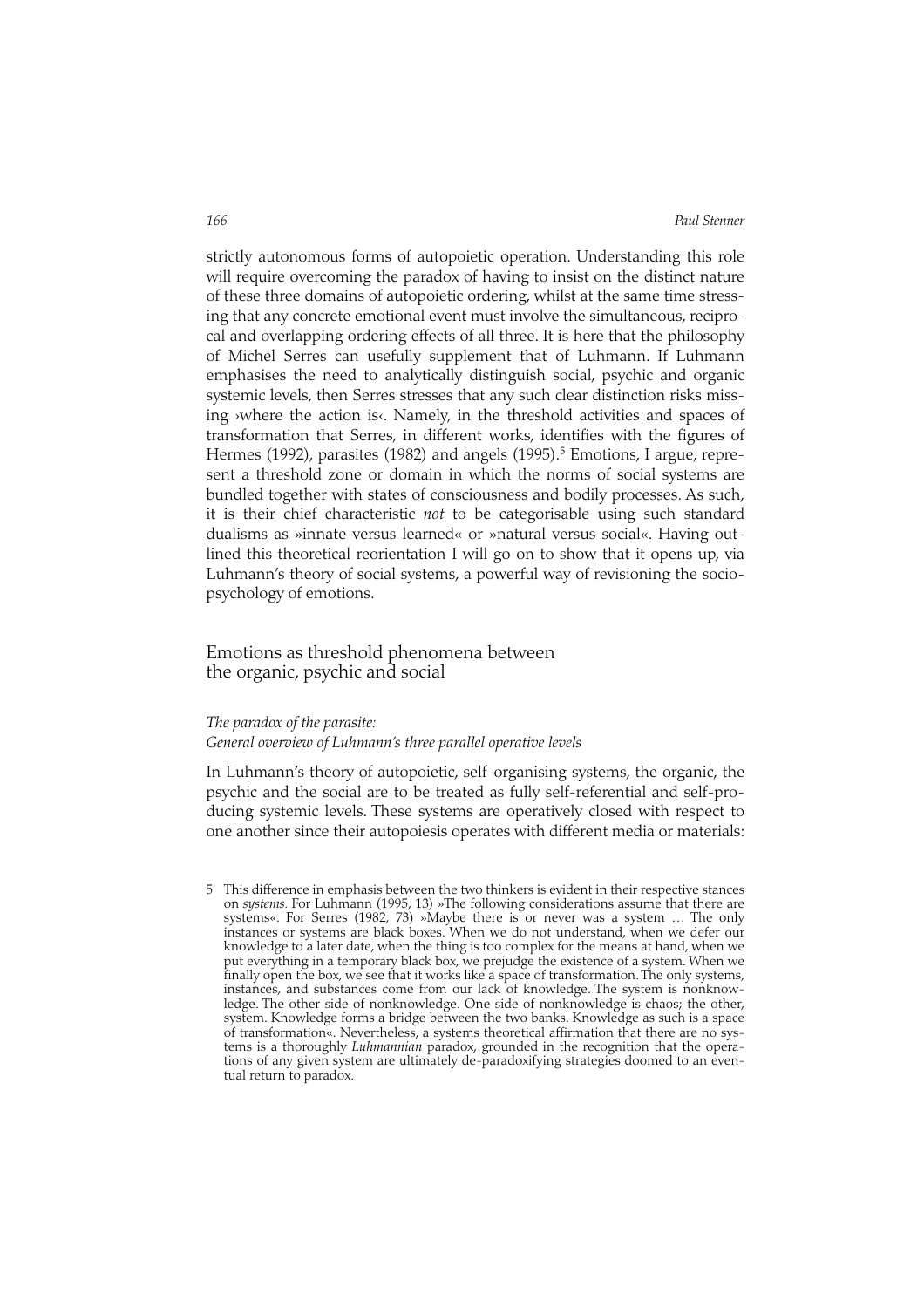organic processes in the case of biological systems, consciousness (*Gedanken*) in the case of psychic systems, and communication in the case of social systems. The problem of the mutual inter(re)ference between distinct operative levels is cast in the biological terminology of *structural coupling.* Inter(re)ference by structural coupling is necessarily indirect, since each operative level functions only as *environment* to the others. Nevertheless, consciousness, for instance, can *irritate* or otherwise indirectly stimulate the system of communication that is its environment. Likewise organic activity can *irritate* consciousness. To use Serres' (1982) terminology, such irritation is always *parasitical* in the literal sense of *on the side* (para/ site)*.* Such parasitical irritations are constantly occuring at the invisible thresholds between discrete operative levels, and serve to mutually structure these levels through incessant provocation. In any given act of communication, consciousness is already fully present, and so are the organic operations of neurophysiology. Yet, to put it somewhat poetically, they pass each other by like ships in the night, silently altering their mutual courses by way of the waves their movements cause in the shared medium of the ocean. Each operative level is distinct (only consciousness is conscious, only communication communicates), but without consciousness, there can be no communication, and without brain biochemistry, there can be no consciousness.

Evolutionarily speaking, and without forgetting their eventual mutual provocation to higher levels of complexity, organic systems are more basic than systems of consciousness, which in turn are more basic than systems of communication. More basic than all is the primordial *noise* (unstructured or chaotic multiplicity) from which all systems are born (as the reduction of multiplicity and the creation of a *complexity differential* betweeen system and environment, Luhmann 1995) and to which all systems return (Serres 1998). If systems exist on the edge, or on the side, of noise, then it is reasonable, in abstract terms, to label the act of system formation as the act of *parasiting* noise. A system is a parasite that, by digesting noise, renders it operable as material for the ongoing renewal of the system. In ordering noise and transforming it into what passes for signal, emergent systems become fertile ground to be parasited in turn by new systems. As a result of parasiting a parasite, such new systems can afford a higher level of complexity. We hence have an evolutionary principle that takes the form of a parasitical cascade that would resemble the sequence of integrated interlocking entities described by François Jacob (1976), and that would remain consistent with von Foerster's (1960) principle of order from noise.

In this sense, we can abstractly concieve of consciousness as having *parasited* organic life, and of communication as having parasited consciousness. The change in the basic materials made use of by autopoiesis at each level would be a function of the increase of complexity enabled by the adpotion of a limi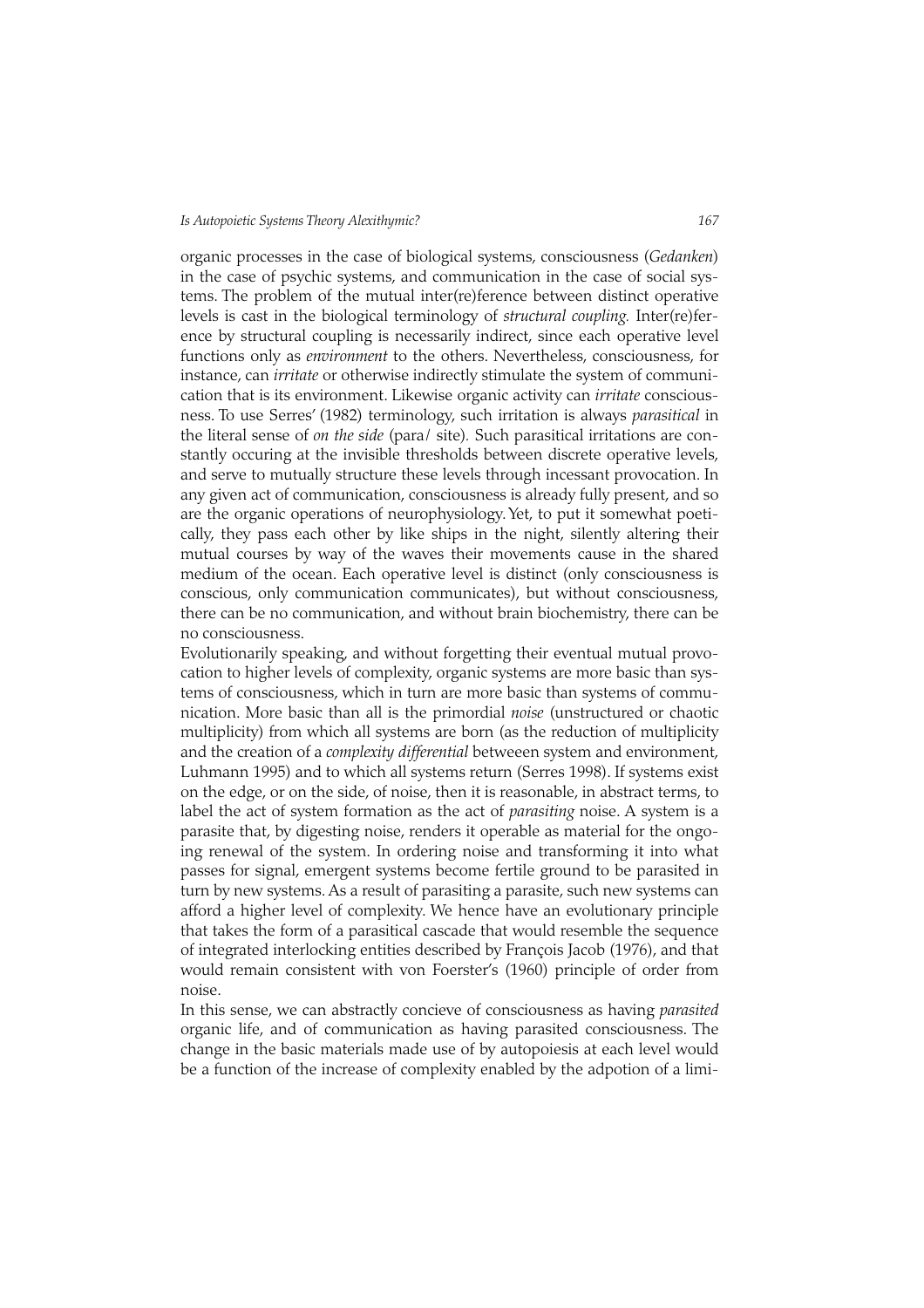nal parasitical position<sup>6</sup>. From this *para* position, the production of order achieved by the parasited system can be taken for granted by its parasite, and transcended. A new system thus emerges parallel to the old. Serres has proposed just such a model in a bold attempt – influenced by Henri Atlan's biological application of information theory (e.g. 1974) – to explain the origin of language:

Consider any level of an interlocking system. Locally ... it operates like a series of chemical reactions at a certain temperature. Let us forget for the moment their precise equations and the unique elements at work here. Let us consider only the energy conditions at this one level. It mobilizes information and produces background noise. The next level in the interlocking series recieves, manipulates, and generally integrates the information-background noise couple that was given off at the preceding level. How does this take place? Several recent studies alow us to elucideate the answer to this question ... Indeed, if one writes the equation expressing the quantity of information exchanged between two stations through a given channel and the equation which provides this quantity for the whole unit (including the two stations and the channel), a change of sign occurs for a certain function entering into the computation. In other words, this function, called ambiguity and resulting from noise, changes when the observer changes his point of observation. Its value depends on whether he is submerged in the first level or whether he examines the entire unit from the next level. In a certain sense, the next level functions as a rectifier, in particular, as a rectifier of noise. What was once an obstacle to all messages is reversed and added to the information. This discovery is all the more important since it is valid for all levels. It is a law of the series which runs through the system of integration (Serres 1992, 77).

In this account, systems both emerge from noise and are perpetually provoked into complexificaton by noise. A system is a space for the transformation of noise*.* Here it is relevant that, in French, *parasite* also means what the English call *static* (the *noise* that interferes with a transmitted signal). In this sense, Serres'concept of the parasite serves as a useful supplement to Luhmann's fundamental concept of paradox*.* Luhmann repeatedly stresses that paradox is the generating principle of autopoiesis, to the extent that autopoietic operations must be grasped as essentially de-paradoxifying (Teubner in press). If the improbable circular operations of autopoiesis are to continue, the paralyzing logical perplexity of paradox must be overcome (Clam 2001). Systems, to repeat my theme in Luhmannian terms, are thus born from paradox, provoked

<sup>6 »</sup>The parasite invents something new. Since he does not eat like everyone else, he builds a new logic. He crosses the exchange, makes it into a diagonal« (Serres 1982, 35).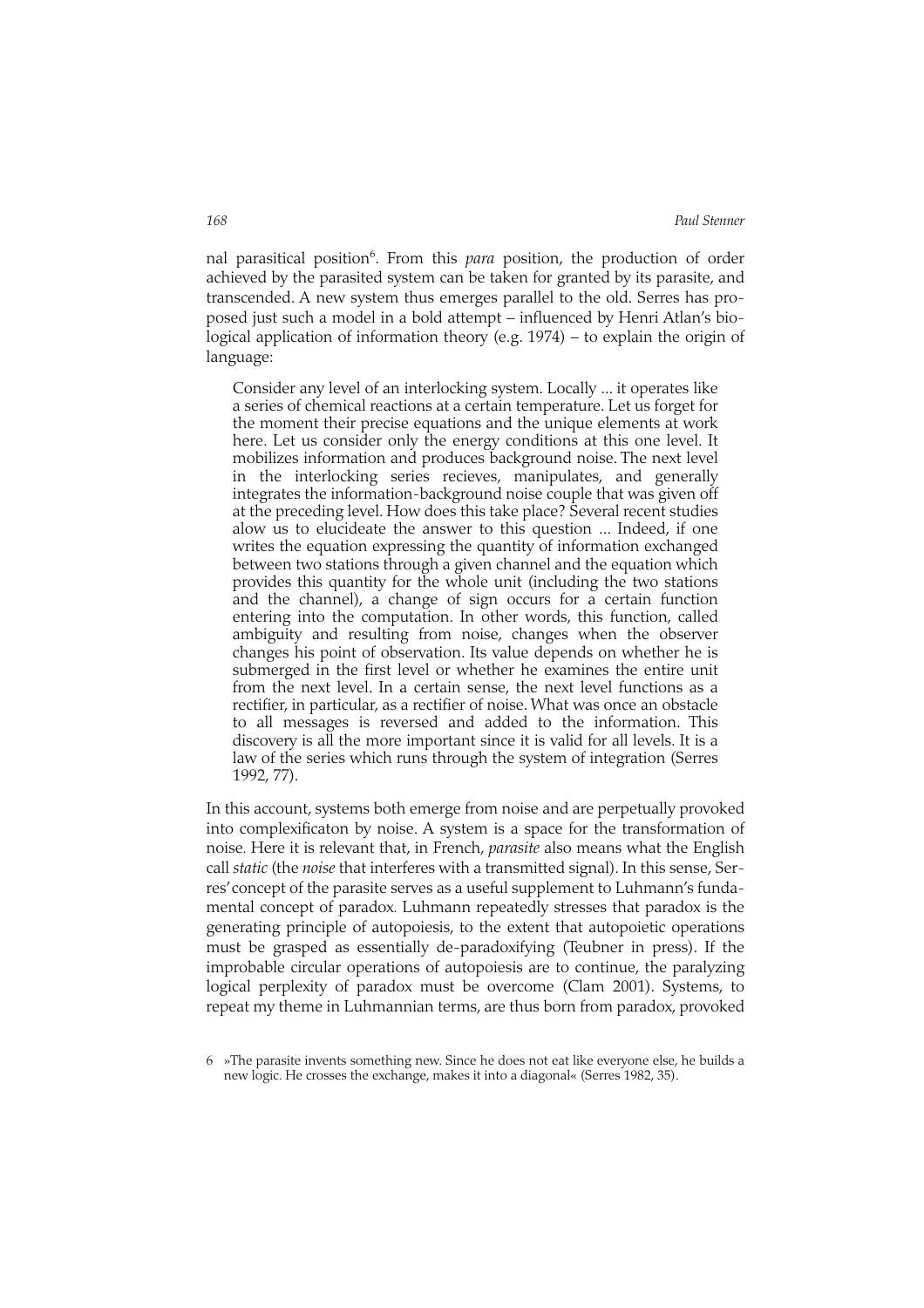into complexification by paradox, and inevitably return to paradox. It seems plausible that Luhmann's concept of paradox was articulated with systems that operate with meaning in mind. Supplementing it with Serres' concept of the parasite extends that plausibility to organic and physical systems. The basic, grounding paradox is that order emerges from noise and owes its preservation to excluded (digested, rectified) noise. The paradox of the parasite is that it is both the pathological principle of the interruption and destruction of order, and the constructive, consolidating principle of its emergence and evolution. In the final analysis, system is indistinguishable from noise: parasite.7

### *Affects as the organic constitutive outside of consciousness*

The above enables a view of emotions as threshold phenomena between Luhmann's three operative levels or domains of ordering. As phenomena of the threshold, they exist neither completely outside nor completely inside social, psychic or organic systems. Indeed, they function as what I will call the *constitutive outside* of each system. Biology, in this sense, is the constitutive outside of conciousness in the precise sense that one (e.g. biology) does not belong *within* the other (e.g. consciousness), yet the other (consciousness) cannot exist *without* it (biology). But, in Luhmannian terms, the emergence of consciousness from organic life is itself a paradoxical solution to the paradox of the impossibility of full biological self-reference (Clam 2001, 52). One could speculate that the evolution of something like consciousness became biologically necessary the moment the complexity of the environment overwhelmed the capacity of an organism to adapt successfully using only genetically encoded ›knowledge‹.

Hence the first argument I wish to make is that emotions form precisely a parasitical coupling between the organic and the conscious (although they were by no means the first of such couplings). Emotions can be thought of as a biological means of generating a distinctly psychological level of functioning that is precisely no longer understandable as an organic process. For the sake of clarity, we might refer to emotions in their organic manifestation as *affects*. On a psychic level, different affects take the form of distinct subjective forms of consciousness (emotions). Whatever Schacter and Singer have claimed, the phenomenological world of fear could not be more distinct from that of joy. It seems reasonable to assume that any motivational role played by affects is mediated by the rewarding or unrewarding nature of their conscious experi-

<sup>7 »</sup>Theorem: noise gives rise to a new system, an order that is more complex than the simple chain. The parasite interrupts at first glance, consolidates when you look again ... such a parasite is responsible for the growth of the system's complexity, such a parasite stops it … are we in the pathology of systems or in their emergence and evolution?« (Serres 1982, 14).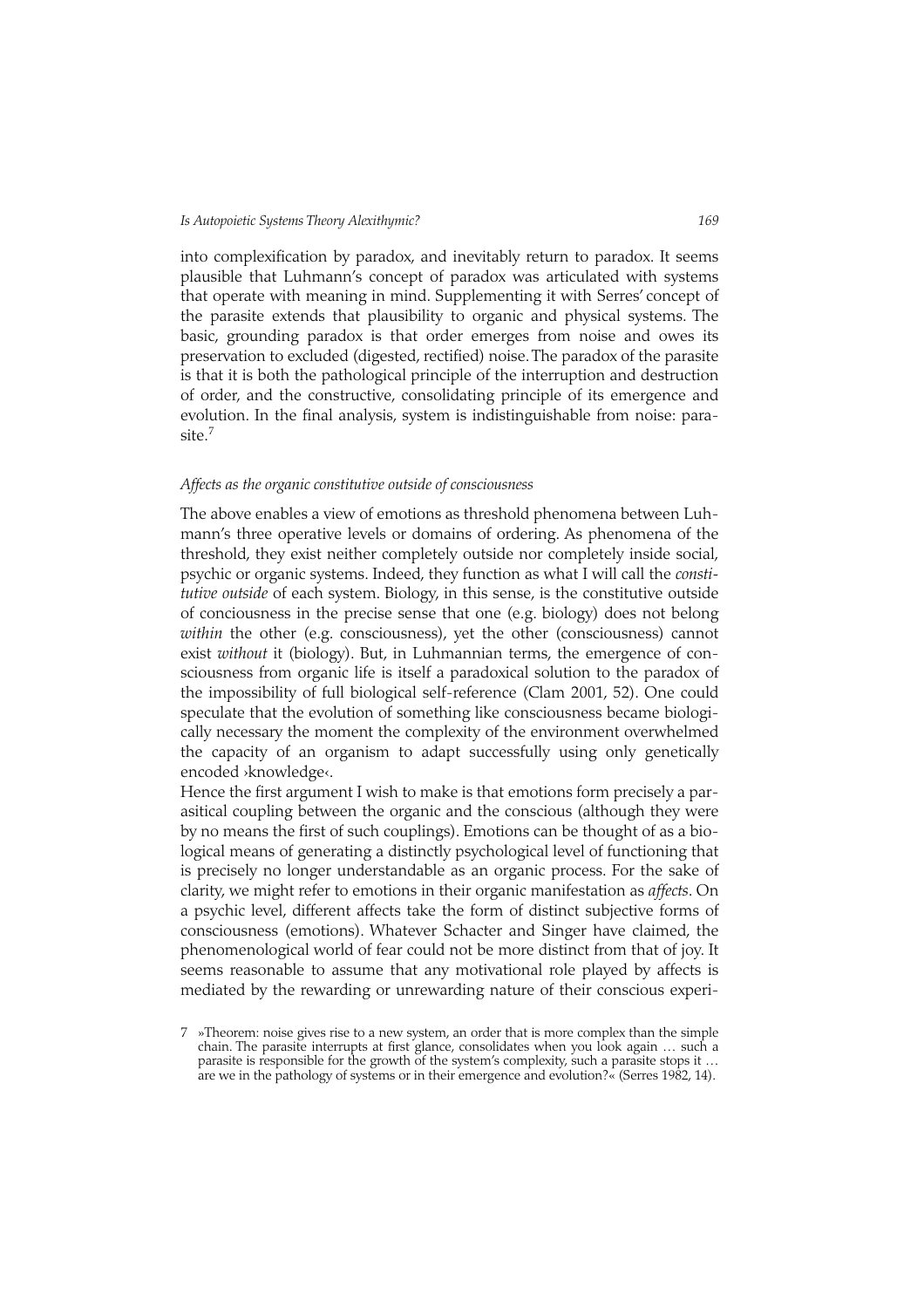ence. This point was most persuasively developed by Silvan Tomkins (1963), who made a detailed comparison between what he called the affect system and the drive system.<sup>8</sup> Like the so called »drive signals« of thirst, hunger and so on, the affects are part of a biological system which appears to be specifically designed to perform the still poorly understood transmutation from organic operation to conscious report. The affect of distress forms consciousness in a way that is comparable to the signal of so-called physical pain. In both cases the resultant conscious report, provided it enters awareness, is motivational in nature: it feels bad and is to be avoided.

It is evident that drives solve the big evolutionary problem of how to maintain a biological system in equilibrium in the absence of knowledge that can be organically ›built in‹9. Most bodily processes are silent in the sense that they do not require conscious report: the blood ›knows‹ how to clot just as the digestive system ›knows‹ how to process food. But a conscious report like pain or hunger is precisely required when ›built in‹ information is inadequate for the solution of the problem of maintaining equilibrium. In such circumstances a drive signal is put to use which »beats on the door of consciousness until the person is goaded into some activity which will meet the body's needs« (Tomkins 1963, 31). Like drives, the affects generate consciousness by way of stimulations of specific *organic* regions. If the sex drive recruits the highly sensitive flesh of the genitals, nipples, ear-lobes, etc, then an affect like shame recruits the sensitivities of a face engorged with the blood of a blush. The face of the human being, as Darwin (1872) made clear, is a hyper-sensitive and finely muscled surface, developed through evolution and recruited to the task of the experience and expression of affects. Here we see a specific example of the parasitism of the organic by the psychic. The noise of the body is *rectified* into signal for consciousness. Regardless of LeDoux's (1995) efforts to separate the organic from the conscious aspects of affects, the affects are situated at this moment of rectification.

# *Emotions as the conscious constitutive outside of communication*

Evidence for the organic and evolved nature of affects is clear the first moment we come into the world. Each of us, with perhaps one or two exceptions, is lit-

<sup>8</sup> My account draws heavily on Silvan Tomkins, since he is one of the few well established psychologists of emotion to have developed a fully fledged systems theoretical perspective. For this reason he is typically poorly understood by colleagues, whose ignorance of the fine details of his work is compounded by the routine misspelling of his name! (for Oatley/Jenkins 1996 and Mandler (in press), he is S*y*lvan Tomkins, whilst for Stearns/ Stearns 1988, he is Silvan Tom*p*kins).

<sup>9</sup> For Tomkins, a key evolutionary function of the affect system is to *amplify* drive signals which might otherwise be too weak. Hence the sex drive can be amplified with the affect of excitement, or enjoyment (or can be dampened with shame).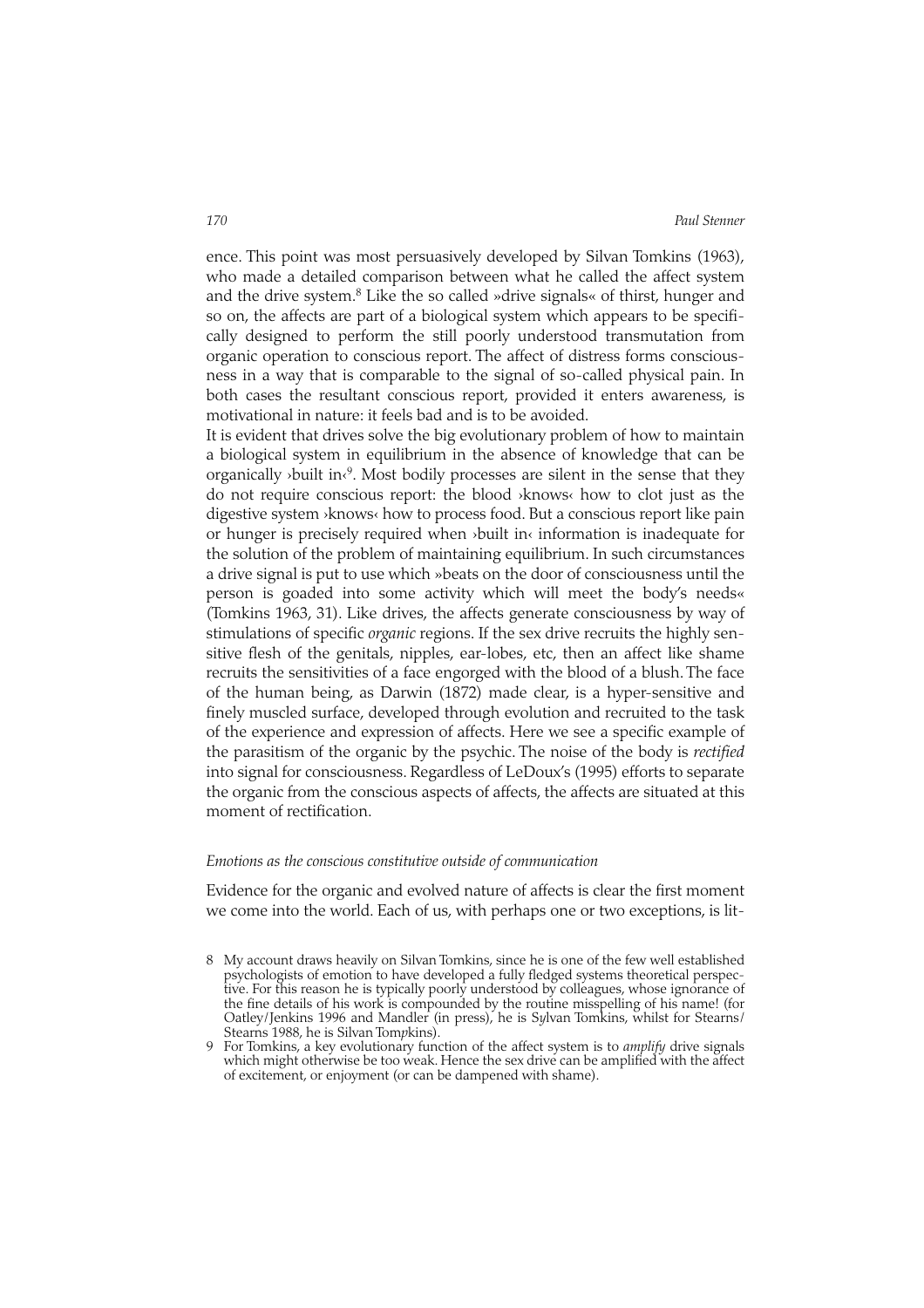erally born crying in distress. It stretches plausibility to imagine that the newborn has already *learned* this clearly affective and highly specialised response, or that it is the product of the kind of complex cognitive appraisal mechanism required by Lazarus (1984). Specific affects have also been traced to specific regions of the brain. For instance, using tracer technology, LeDoux (e.g. 1995) was able to show that fear-relevant information from the auditory thalamus is passed on to the lateral amygdala for further processing. However, perhaps the best evidence for the existence of a discrete set of so-called biologically hardwired affects is that these can be linked to a set of universally recognisable facial displays (Ekman/Friesen 1971; Izard, 1971; but see Ortony/Turner 1990 and Fridlund/Duchaine 1996 for critiques).This leads to my second point. Emotions do not simply constitute a coupling of organic processes to consciousness. They also represent a threshold at which an *organic system-made-conscious is harnessed to the project of social communication*. If the smile of joy, the tears of distress and the blush of shame are potentials that are organically inscribed in the facial musculature, then this is because such affects play a proto-*communicative* role. This applies also to the vocalizations specific to affects, such as the laughter of joy, the gasp of excitement and the scream of fear. The communicative value of the neonate's unlearned cry of distress is as undeniable as that of their red, distorted, tearful face. More than this, it seems also that even neonates are able to respond in kind to the facial displays and vocalizations of affect of others (Oatley/Jenkins 1996; Meltzoff/Moore 1977). In the form of so-called »emotional contagion« (Hatfield et al. 1994), the emotions thus supply the organic system and its parasitical consciousness with a proto-communicative, pre-linguistic propensity towards sociality.

In sum, just as biology is the constitutive outside of consciousness, so consciousness is the constitutive outside of communication. This also is compatable with the relevant basic Luhmannian paradox. For Luhmann, communication is the solution to the paradox of the impossibility of individual consciousnesses every experiencing one another, despite their fundamental isomorphism.The solution represented by communication is itself paradoxical, since the social system is only able to de-paradoxify the isolation of consciousness at the price of commiting the interlocuters to a medium of communication which forever escapes consciousness (see Clam 2000, 71).<sup>10</sup> In summary, communication de-paradoxifies concsiousness, and consciousness de-paradoxifies organic life, each the parasite of the other. In each case emotions play the role of the parasitical transformer which refers the organic to consciousness and both to communication.

<sup>10</sup> If Husserl demonstrated the impossibility of getting outside of consciousness once it becomes one's subject matter, then Derrida does the same for language. Consciousness, after all, is a word in language. But language is equally just an experience in consciousness.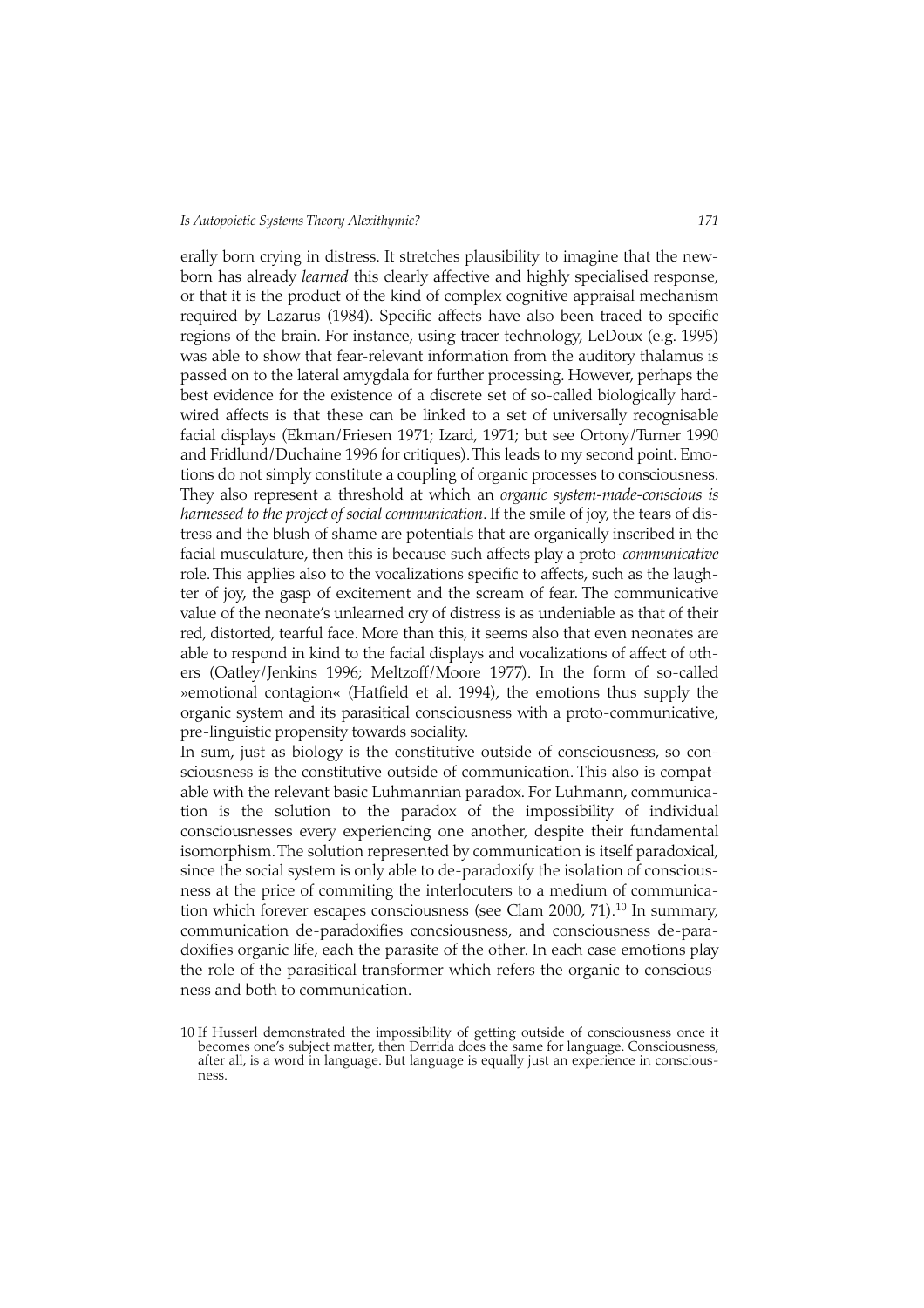*172 Paul Stenner*

# *Avoidance of reductionism*

The above account remains faithful to Luhmann's theoretical corpus but is not subject to the criticism of ignoring the fundamentally organic and social aspects of emotion. Luhmann's insights regarding the relationships between expectations, claims, and emotional life remain intact and open for further elaboration. Furthermore, it is an account that is highly resistant to being coded into »innate *versus* learned« or »natural *versus* social« or »positivistic *versus* constructionist« categories. This gives hope of immunity from the three forms of reductionism that typify the field: biological reductionism (LeDoux 1995); reduction to consciousness (Sartre 1993); and reduction to the social (Edwards 1999). First, if an affect system is part of our inherited organic machinery, then it is a system designed with maximal degrees of freedom for optimal flexibility.11 Even if it is granted that certain innate triggers of affect exist (such as pain and hunger as triggers of distress), affects, due to their biological flexibility, rapidly take on far more complex, learned and meaningful *social* objects which ›trigger‹ them just as effectively (e.g. distress at the loss of esteem that follows a poor performance in a school play, followed by distress at the *memory* of this).

Second, as part of a psychic system, emotions become directly amenable to conscious control, cultivation, manipulation and socialization. Just as a reflex blink can be transformed by conscious control into a deliberate wink, so can an innate startle response or smile be consciously re-traversed to yield a product which, from an early age, can no longer be considered ›pure‹ affect. Indeed, because of their evident motivational nature, individuals rapidly develop an interest in deliberately controlling both their affects and the circumstances that elicit them. All else being equal, the broad aim will be to maximise and sustain positive experiences of joy and excitement, whilst minimising and containing the negative affects of distress, shame, fear, disgust and anger.12 Further, consciousness will typically be composed of *combinations* of

- 11 Like drives, the affects reduce dependency on system-internal knowledge. But unlike drives the information they convey is general rather than specific. Hunger and thirst are specific to the deficits they signal and the drives themselves indicate the necessary remedial action: our throat is dry in thirst, and belly rumbles in hunger. The information conveyed by an affect like anger or distress by contrast, is general and free in the sense that one can be angry or distressed at practically anything. This generality makes the affect system highly flexible: »If the infant is hungry, he cries. If there is a diaper pin hurting him, he cries. If he has just finished eating but develops gas pains, he cries. If he is tired and sleepy, he cries« (Tomkins 1963, 42).
- 12 The common modern practice of watching horror-movies or taking roller-coaster rides is evidence, I think, not of fear-seeking as such, but of a learning process whereby terror can be *contained* and *transformed*, almost at will, into the positive thrill of excitement. Likewise, I venture the hypothesis that the modern love of  $\vec{v}$  weepy films and novels is less to do with *seeking* distress than with containing and transforming the harsh dysphoria of distress into the relative sweetness of *sadness.* This would fit Tomkins' claim that distress, unlike sadness, is an innate affect.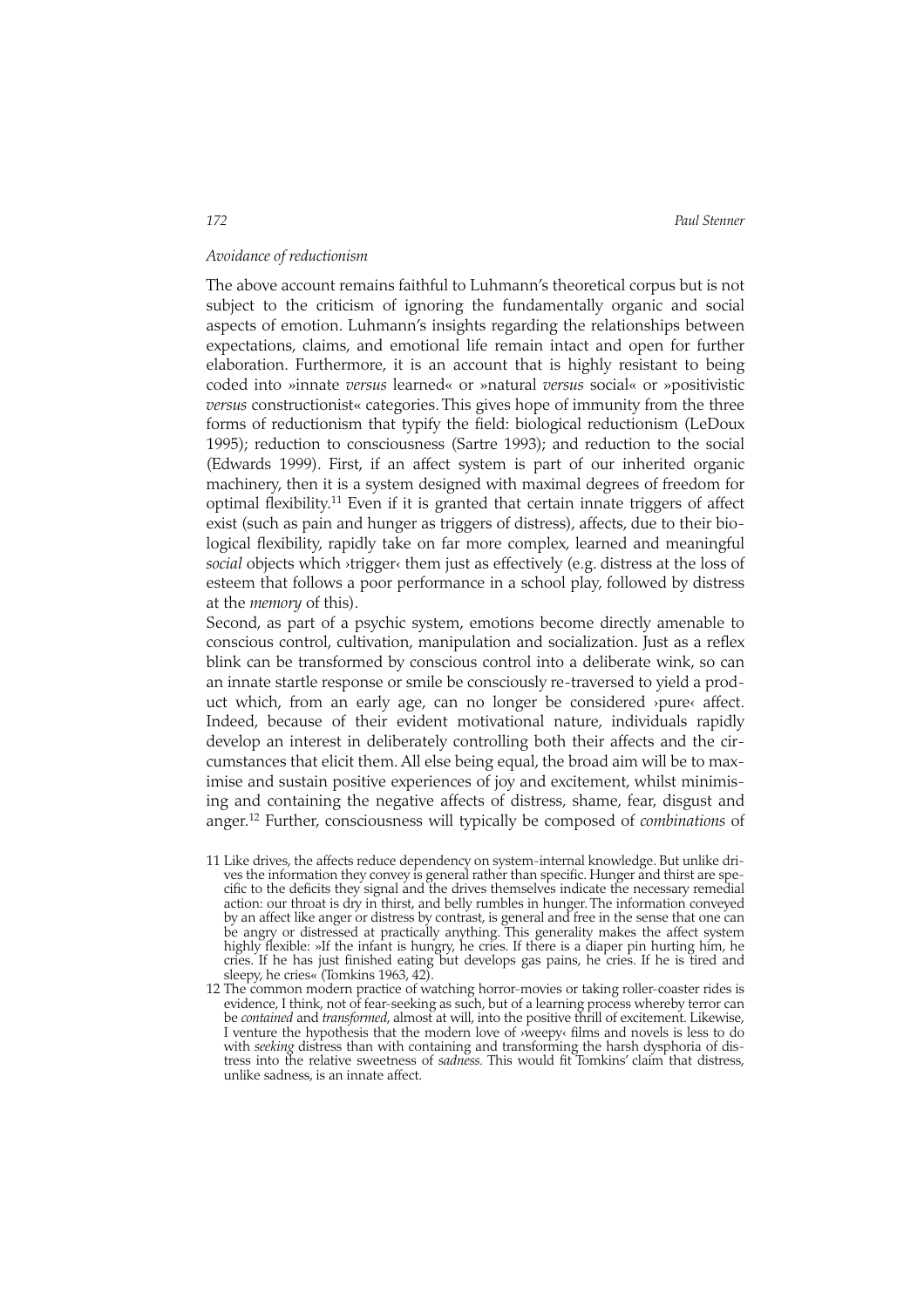affects into more complex conscious compounds and sequences with new emergent dynamics irreducible to any organic precursors (Plutchik 1991).<sup>13</sup> Third, as part of a social system, emotions will take on a communicative role that increasingly frees them from the organic and conscious constraints which nevertheless continue to lend them their proto-communicative potential. The moment emotions are *assumed* into language they become symbolically mediated, irreversibly refined and transformed, and harnessed to normative social projects (Harré 1986; Stenner 1993). Indeed, due to their motivational role with respect to conduct and communication, it is highly probable that the expression of affect will be a direct question for social control and socialisation within the communication circuits of families and wider collectives alike. This explains why it is commonplace to find emotions a prime target, not just of mundane pedagogical protocols, but also of the great moral, ethical and religious discourses from Aristotle's ethics, through the Seven Deadly Sins, to Spinoza's ethics, Hobbes' politics, Smiths >moral sentiments<, and so forth (Stenner, in press 1 and 2).

# A socio-psychology of emotions informed by Luhmann

Any adequate theory of the organic nature of *affects* hence opens a significant space for the social psychology and sociology of emotions. The organic givens of affect are transformed in and by a consciousness that works back on them. The organic and conscious givens of affect are likewise transformed in and by communication, which in turn works back on them. The above yields a clear implication for any sociology or socio-psychology of emotions concerned with the problem of how a given social system might structure the emotional possibilities of individuals. Namely, following Luhmann, one should attend to the structural coupling of social systems with psychic and organic systems. More

13 Whatever consciousness might or might not be (and I don't pretend an answer to this question), it seems undoubtedly to be a complex emergent drawing upon, combining and recombining the products of many other brain functions including those that sub-serve perception, memory, and the higher-order cognitive feats of thought, language and the imagination. This suggests, irrespective of any discretely identifiable biologically given affective potentials, that any given state of consciousness will be the unification of a hybrid affair of great mixture. It will be composed of perceptions of our encounters and of memories of these. It will be structured by the goals and desires of our imagination. Perceptions, thoughts, memories and images will each in turn be more or less emotionally laden. And these feelings will in turn be converted into concepts and become the object of further thoughts, feelings, perceptions and imaginings, some to be remembered, some not. Any given moment of consciousness might likewise involve combined emotions, each multiply complicated by its history of associations with thoughts, images and memories. In short, what is given by nature by way of emotional equipment does not determine consciousness but merely provides it materials to be processed into the medium of the operations of its own economy. Affects, once their parasitical work is done, are swiftly parasited in turn by the broader psychic system.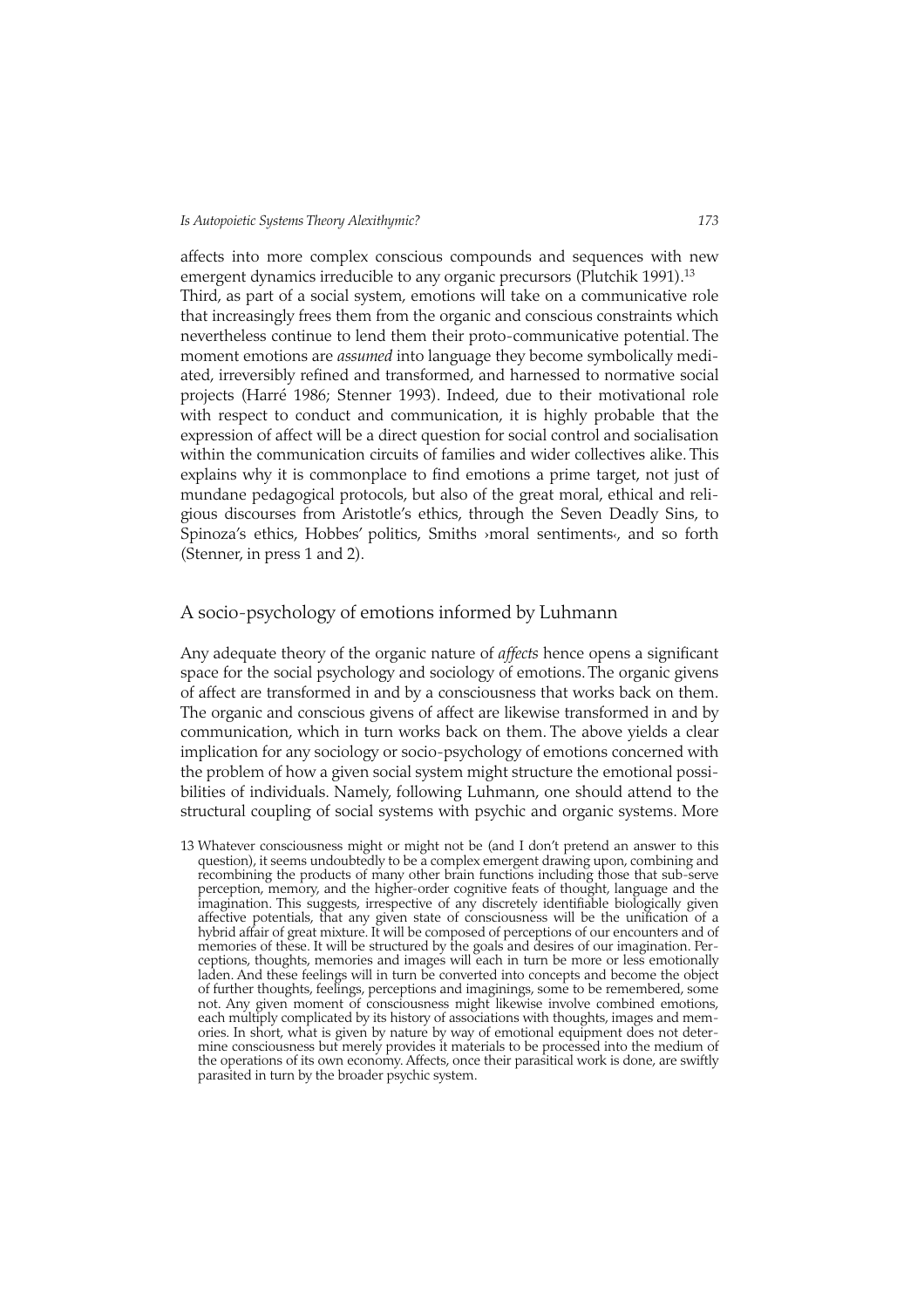specifically, following Luhmann's provocative suggestions regarding the role of expectations and claims in social and emotional life, I propose that a particularly productive point of entry is to examine the relationships between *rights* and emotions.

# *The emotions*/*rights complex*

It should be clear enough that one need not assume that emotions belong straightforwardly to the psychic domain and rights to the social. Emotions, as I have argued, are threshold phenomena in which the norms of social systems are, as it were, bundled together with states of consciousness and bodily processes. In this sense, they represent the site of an embodiment of conscious human beings into the communications of a social order. Likewise, rights, whether legal or moral, are certainly properties of social systems of communication. But they also play a psychological role. Rights *symbolise institutionalised expectations* (Luhmann 1957). In this sense, a right is a symbolically mediated form of social recognition. Laying claim to rights is a powerful way in which a psychic system can render the environment predictable and operable. The ›possessor‹ of a right can expect others to recognise that right, and can draw upon external social authority should that expectation be violated. Hence as well as symbolising institutionalised expectations, rights, as Luhmann puts it, *mediate* in their actualisation in concrete circumstances. Rights, both legal and moral, thus serve to lend order to the flow of social communication, but in so doing they also play a role in the consciousness of the individual whose desires, claims and expectations are framed and structured. To the extent that rights structure expectations on a psychic level, they also lend form or pattern to emotions. Specifically, rights *probabilise* emotions, which is to say that they make *emotionality* more or less probable, and they make the experience and expression of *specific* emotions more or less probable.

It could be said that if *emotions* are the site of an embodiment of human beings into social order, then *rights* are symbolic vehicles through which the social  $involves,$  includes or assumes $<sup>14</sup>$  human beings into its communicative order.</sup> Affective conscious life is assumed into the form of rights, whilst rights take the expectations and desires of human beings into account, thereby rendering them into the form of socially *accountable* actors or personae. It is no accident, therefore, that typical enactments of emotions are immanently concerned with issues of rights. Contempt, anger, resentment and disgust, for instance, represent the emotional condemnation of those who violate rights. If it is we ourselves who violate right, then guilt, shame and humiliation target the self for

<sup>14</sup> Here I am using this word in its theological sense. Just as the Virgin was *assumed* from earth to heaven, so biologically given affective potentiallities are assumed into the circulation of the social order.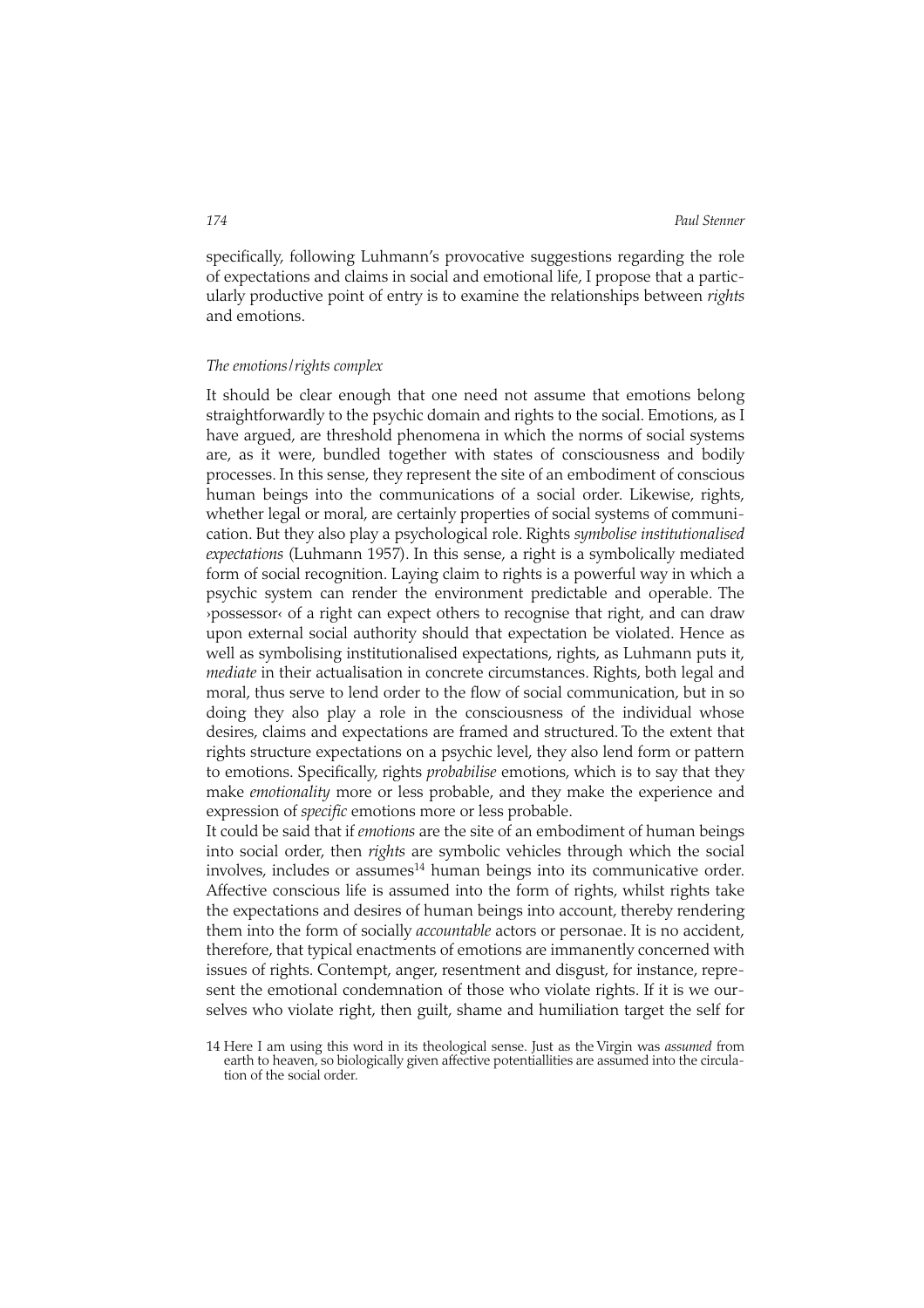condemnation. When we turn to those whose rights have been violated, sympathy, pity and compassion are the appropriate moral responses to their suffering. These emotions are the *right emotions* to feel (Stenner, in press 1). This does not, of course, mean that we do in fact always feel them. But it does mean that their experience is *probabilised* by a combination of normative social expectations, and expectations experienced by a reflexive consciousness. To experience guilt, contempt and pity is, in this sense, to *embody* rights. They can be envisaged as rights filled out with affective content, or as affect shaped into the pattern of rights.

The identification of this internal connection between emotions and rights is not new. It was central to Aristotle's discussion of the passions<sup>15</sup>, and plays a pivotal role in social constructionist theories of emotions (Averill 1982; Sabini/Silver 1982; Harré 1986). Contrary to the proposition that specific emotion words refer to specifiable empirical organic or psychic referents, the social constructionist argument has been advanced to the effect that many emotions are moral and hence social ›all the way down‹. To describe oneself as envious or proud or ashamed, in this account, is to deploy a socially available discursive resource to describe a social response to a social situation that in turn serves social functions (Armon-Jones 1986). This argument is certainly a strong one in the case of complex social emotions such as jealousy and envy. Although such observations remain debatable, a key difference between jealousy and envy hangs on the question of whether a social object is understood to be owned by an actor who fears its loss (jealousy), or whether it is coveted by an actor to whom it does not yet belong (envy). The decisive difference between these ›green‹ emotions is hence to be found in the social domain of (perceived) *rightful propriety* and not in the organic domain of autonomic functioning or neuro-chemistry. But this social ordering has its parallel in an ordering of consciousness that may or may not occur simultaneously. To adapt a famous Freudian formula, if envy secretly thinks ›where *it* is, *I* shall be‹, then jealousy anxiously thinks ›where *I* am, *it* shall be‹.16

This immanent relationship between rights and emotions is on one level a function of the linguistically mediated nature of consciousness. For Luhmann (1995, 273), the »linguistic forming of consciousness« is one of the main forms of structural coupling between psychic and social systems. But consciousness

<sup>15</sup> In his *Rhetoric*, for instance, Aristotle defines anger as »a desire for what appears to be a revenge for what appears to be an insult«.

<sup>16</sup> Stenner/Stainton Rogers (1998) have explored some of the many different ways in which jealousy can be moralised. For example, a stark distinction exists (in ordinary understandings amongst UK participants) between jealousy which follows an *actual* infraction (e.g. the jealousy of a wife whose husband has betrayed her) and that which follows the mere suspicion of an infraction. In the first case moral support is typically offered to the jealous individual. In the second case the jealousy is more likely to be subjected to moral condemnation. At issue is clearly the question of the *right* to be jealous.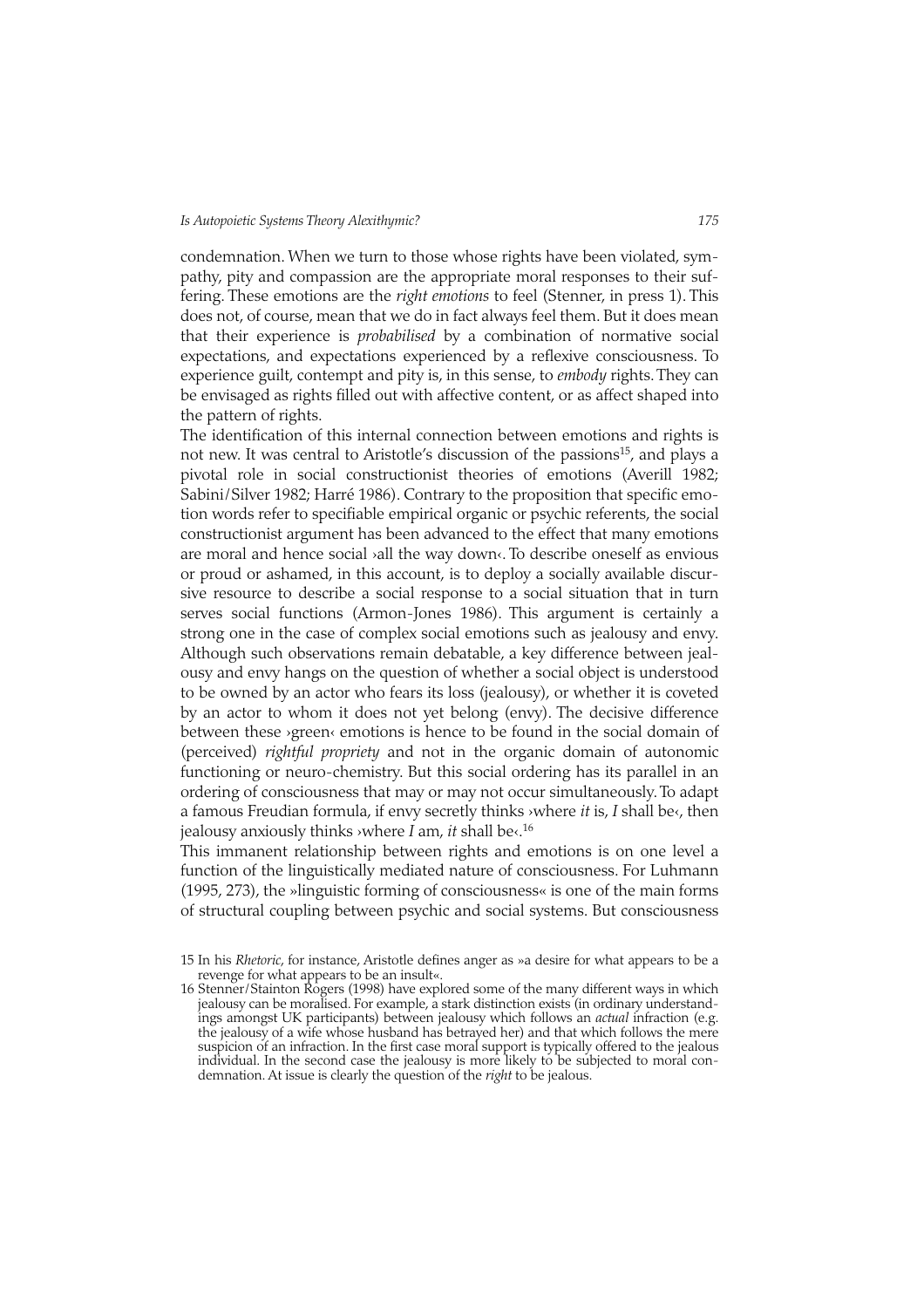can also be socially directed by way of the fulfilment and disappointment of expectations and claims. We should therefore expect profound and systematic links to exist between patterns of emotional life and the structure and culture of rights in different societies or within a given society at different historical points. In the remainder of the paper I offer the sketch of just one very general and broad example of such a shift in the *emotions*/*rights complex*: the so-called shift to modernity. Needless to say, future work will be required to fill out this sketch with appropriate detail. But for present purposes I hope that it suffices to illustrate my theoretical point.

# *The transformation of rights and emotions in the shift to modernity*

In Luhmann's account, society underwent a catastrophic change around the second half of the 18<sup>th</sup> century. The so-called shift to modernity is a transformation in the nature of the collective. Specifically, for Luhmann, it represents the point at which a predominantly hierarchically differentiated European social order begins to give way to functional differentiation. Instead of differentiation occurring predominantly by way of whole groups or strata of people with fixed roles and status positions, it begins to occur predominantly by way of different *forms of communication.* Indeed, for Luhmann, modernity is the evolutionary point at which discrete social systems such as law, politics, education, economy, science and art each begin to achieve *en masse* the operative closure necessary for autopoiesis. I have argued that the link between rights and emotions concerns the embodiment of human beings into the communicative social order of the collective. If so, then any such massive shift in social order requires a parallel re-distribution or re-patterning of emotional identifications and thereby emotional life. It likewise requires a re-working of the concept and application of rights that might transform psychic expectations through a re-structuring of socially recognised claims.

Regarding the latter, it is fairly standard practice to conveniently date the socalled transition to modernity in the west with a dramatic shift in the concept and use of rights. Specifically, we can point to the French Declaration of the Rights of Man and the Citizen of 1789, and the American Bill of Rights of 1791. These great declarations of rights constituted essential components of new forms of political community based upon the Nation-State model. The concept of *natural rights* upon which these declarations were based was also novel. As Luhmann (1957) argues, rights in the pre-modern feudal order did not belong to individuals as such. Rather, rights referred to an objectively given social order, and their source was a balanced judgement concerning existing social relations. Rights were intimately connected with justice, and a just allocation of rights took into account the different standing and contributions of differently located social actors to the social good. Rights were hence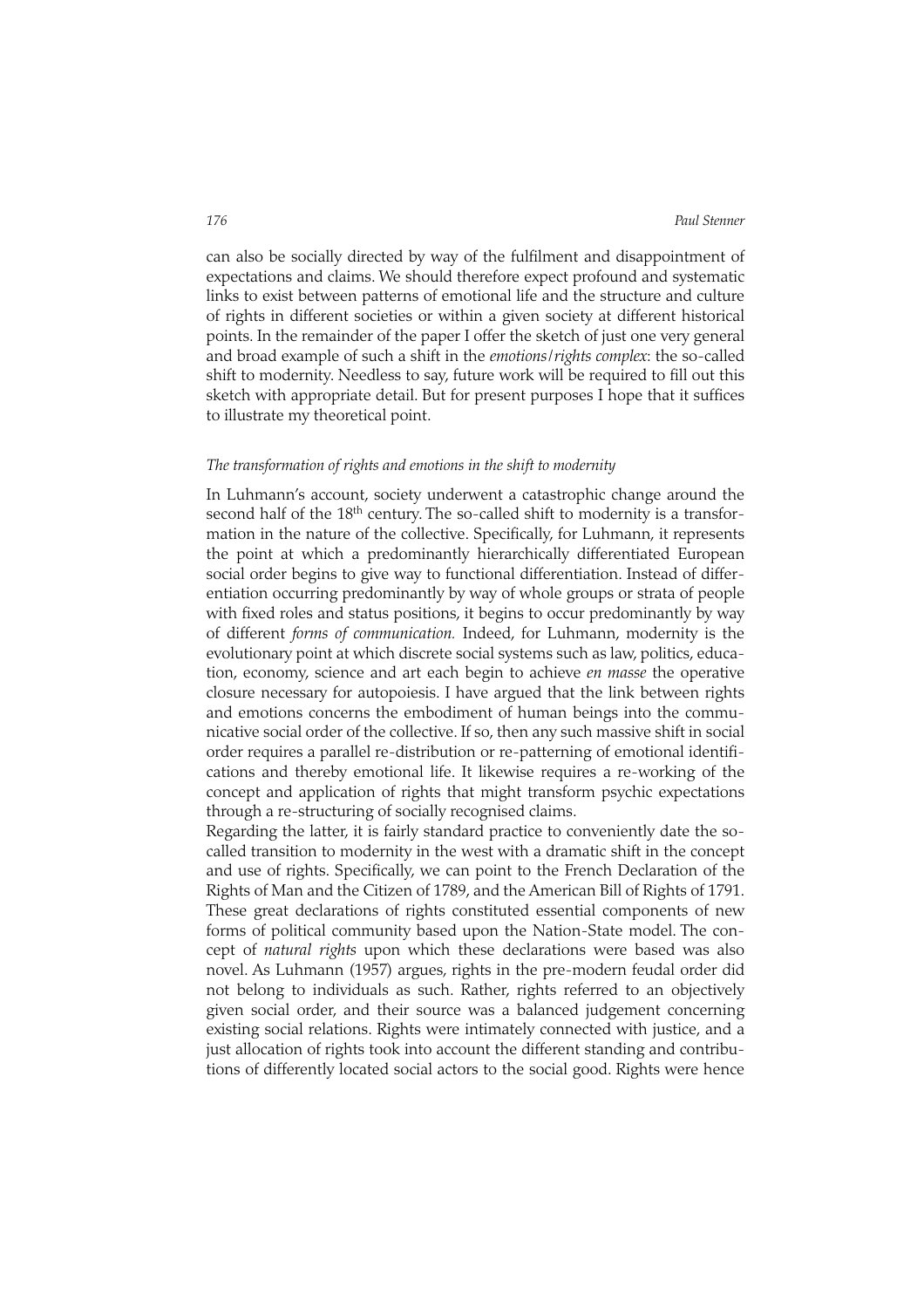tied to duties, and the legal order reflected the hierarchies of the social order, which were in turn typically justified by way of natural or divine law (e.g. the *lex naturalis* of Aquinas). The modern conception of natural rights, by contrast, holds such rights to be inalienable attributes of human beings irrespective of objective social or legal order. Such an account was first comprehensively articulated by Hobbes, but Luhmann traces it back to a conception of ›subjective rights« that was influenced by the Franciscan Nominalists and then refined in the early 17<sup>th</sup> century by figures such as Suárez and Grotius. After Hobbes, basic rights are no longer seen as an objective thing, but as a fundamental attribute of the human subject (Verschraegen 2002).

In discussing the *function* of *Grundrechte*, Luhmann suggests that a condition of possibility for functional differentiation is precisely that people are *not* predefined by an accident of birth that includes them totally in a fixed social group with its own stable heritage and destiny. On the contrary, the citizen of a modern state must first of all be an *individual*. It would defeat the object of *functional* differentiation if each person could belong and live in only one social sub-system.Viewed in this light, the articulation of a new conception of natural rights gives institutional support for the expectation that, before being a member of a social group, a citizen is naturally an individual. If the fragile figure of the individual is born with the modern state, then the juridico-political figure of modern, natural, subjective, basic rights functions to *bolster* and support that individual with the power of state-sanctioned expectation. This means that ›the individual‹ is an essentially empty category. It is precisely the negation of any totalising social definition of human nature. Natural rights thus function to include or assume human beings into the functionally differentiated social system. They are a largely unnoticed pre-condition of participation within modern society (Verschraegen 2002).

The suggestion that the figure of the individual is an essentially empty category should not disguise the fact that the practical *achievement* of such ›emptiness‹ can be an arduous and Sisyphian task. The process of *involvement* or inclusion in increasingly individualised forms of social order requires the simultaneous *detachment* of the individual from the local, personalised and stratified forms of order typical of hierarchically differentiated social systems. Natural rights, I wish to argue, acquire their position at the foundation of modern state constitutions because they both symbolise and potentially enforce precisely this detachment from the old and involvement in the new. Natural rights thus build into modern juridico-political systems the semantic basis for a recurrent critique and sublation of traditional authority. It should be clear that this dynamic of attachment and involvement profoundly concerns the emotions in that it requires a re-organisation of emotional identifications and a redistribution of emotional possibilities. It is significant, therefore, that this transition to modernity was grasped in later self-descriptions (i.e. those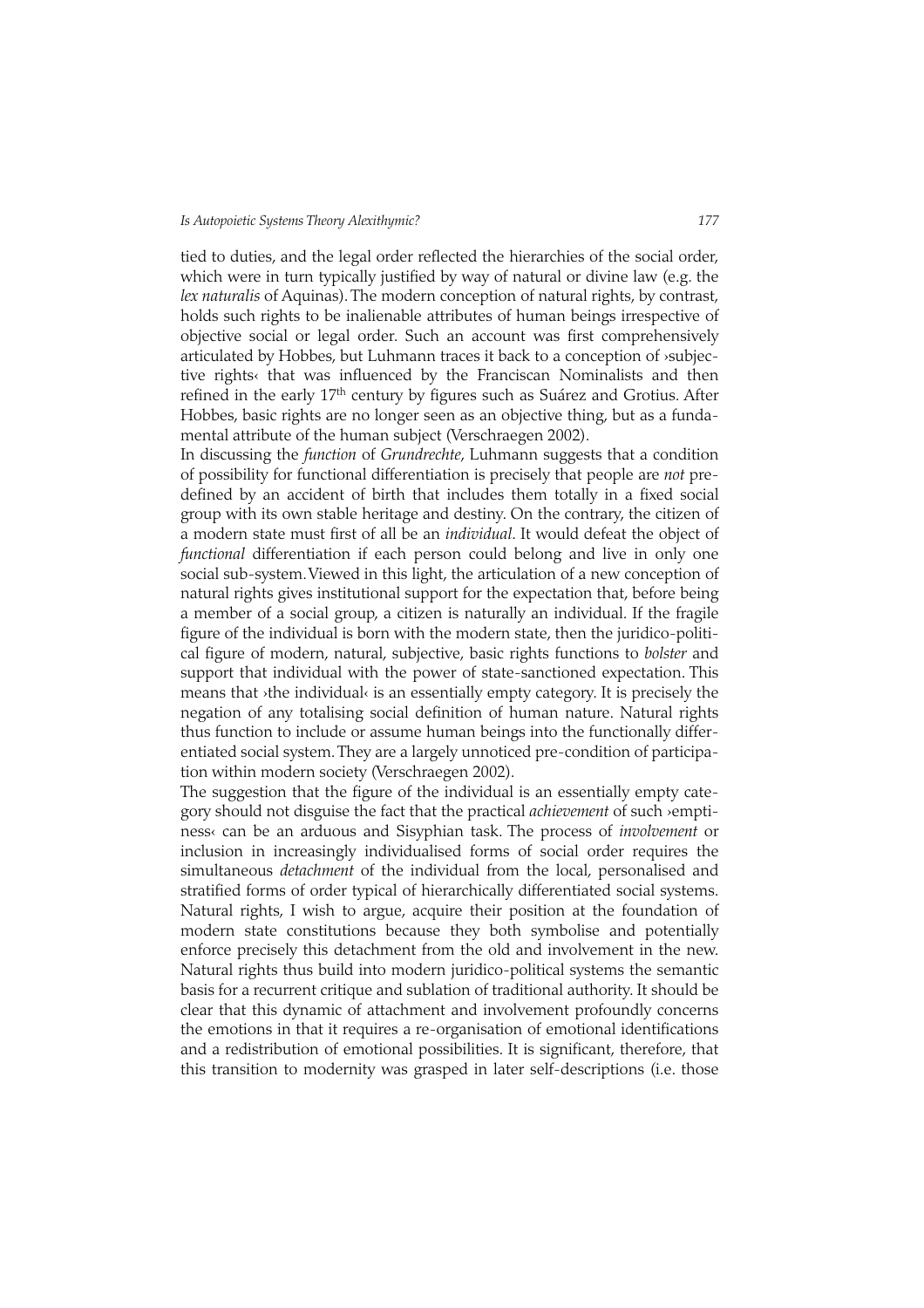self-descriptions of society offered by sociology) essentially as a move from nature to society and from emotion to reason (*Gemeinschaft* → *Gesellschaft,* mechanical → organic). In such descriptions, ›Enlightenment modernity‹ was associated with reason and society, while ›traditional societies‹ were associated with emotion and nature.

On one level these descriptions of modernity as a move from emotion to reason have some plausibility: Bureaucratic and calculative forms of rationality did indeed come to proliferate (Luhmann 1998; Elias 1994), and to some extent this did involve a push towards »affective neutrality« (Parsons 1951). Likewise, broadly emotional notions such as vengeance, mental suffering, malice, mercy and compassion – which played a comparatively fundamental role in pre-modern European legal systems – largely disappear from modern law as legal recognition is de-coupled from social esteem (Honneth 1996; Jhering 1905). Indeed, the self-referentiality typical of modern functional social sub-systems is gained thanks in part to the evolution of generalised symbolic media specific to each. As soon as such media as power, money and the juridical are available, for instance, autonomous political, economic and legal communication can be performed with great specificity and efficiency in a strictly determined, coded medium. Such medialised communication is effectively immune from any face-to-face emotional communication in its environment, and requires it neither as a motivating prompt nor as a justification for its perpetuation.

But these self-descriptions of modernity tell only half of a paradoxical story. Modernity involved a massive *redistribution* of emotion, rather than its simple exclusion. This is nowhere clearer than in the fact that modern constitutions place a right to individual self-actualisation and happiness at the very centre of the nation-state. In the previous European order, ruled by Christianity in its diverse forms, it would not be too much of an exaggeration to say that such desires were treated with great caution as the timeless source of evil<sup>17</sup>. What is excluded as the ultimate danger for pre-moderns (individual wilful desire for happiness and pleasure) is installed at the very centre of the modern polity.

Likewise, the period during which this shift was in preparation was characterised by an unprecedented intellectual concentration on the question of passions and affects. As I have argued elsewhere, answers to *political* questions were being sought in a *scientific* analysis of human emotions (Stenner, in press 2). Spinoza's *ethics* is based on a *becoming active* made possible through a

<sup>17</sup> It is of course important to note the complexities of Christianity in this respect. For example, the combative relationship to the passions typical of Augustine was considerably less pronounced in Thomist theology, becomes the distinctive feature of puritanism, and fades out completely with Deism. Also, Christianity obviously did not disappear with modernity. Indeed, the doctrine of natural rights has clear foundations in the religious individualism of Grotius and Suárez and the religiously inspired withdrawals of religion from politics of Hobbes, Locke etc.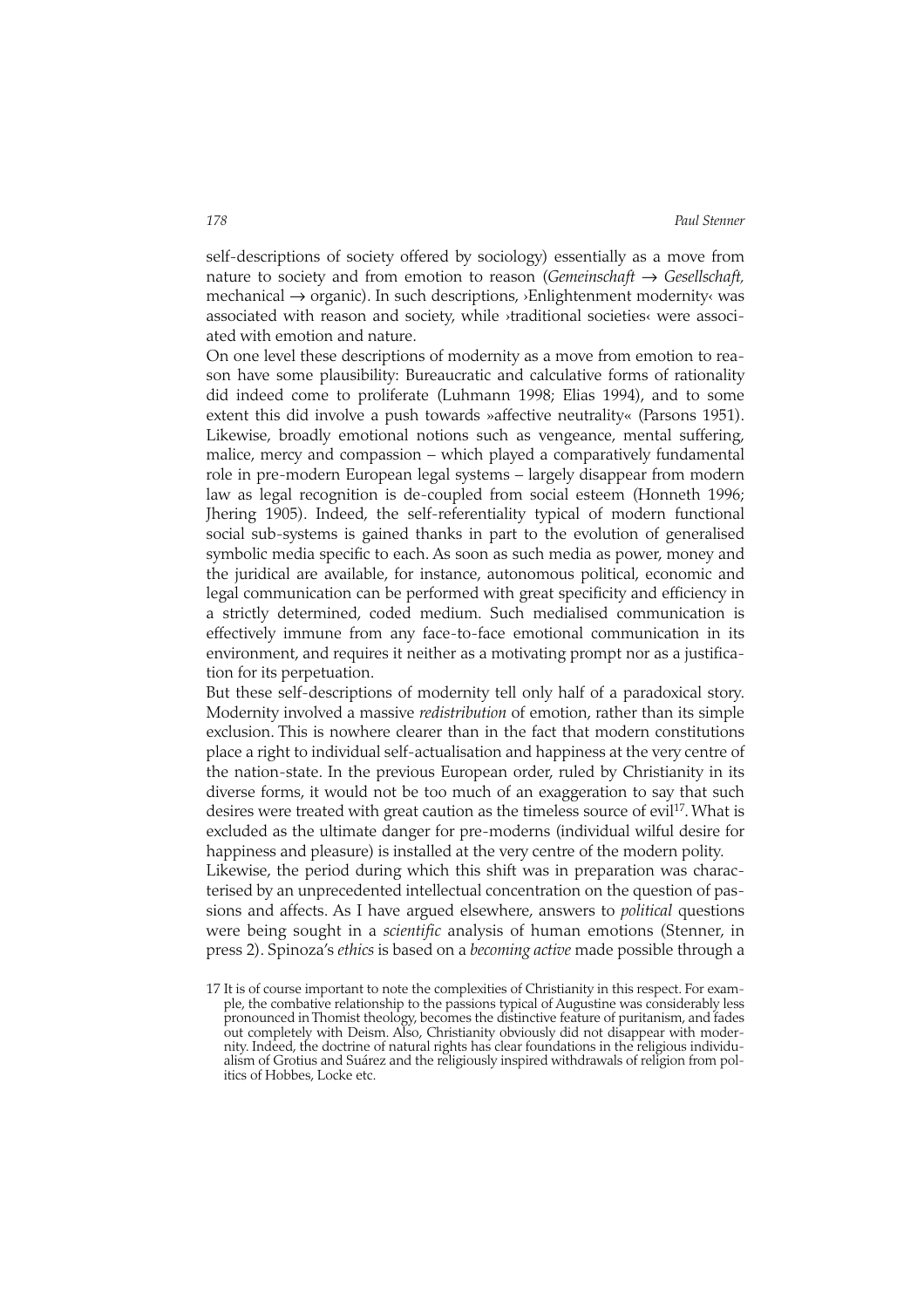detailed account of the *affects.* Descartes' philosophy of mastery and domination involves a thorough analysis of *the passions of the soul.* The discussions of passions, appetites and desires in Part I of Hobbes' *Leviathan* (1651) ground the proposals for the Commonwealth outlined in Part II. In the classics from the late 17th to mid 18th century one can even discern a trend whereby the *psychological* questions concerning emotions are published in a separate work which marginally precedes the publication of the political, legal or economic work. Locke's *Essay concerning human understanding* (1689) appears the year before his *Two treatises of government.* Volume 2 of Hume's *Treatise of human nature* entitled *On the passions* (1739) is swiftly followed by the essays on political economy, morals and ethics. Smith's *Theory of the moral sentiments* (1759) provided the ground for the later *Wealth of nations.* With Rousseau, the psychology of emotion takes place in his novels. *Julie* (1761) precedes the *Social contract* by one year, and *Emile* is published in the same year.

In fact, it was during the course of this intense scientific concern with passions and affects that the very concept of >emotion< was used for the first time as a psychological term (Danziger 1997). As put by Graham Richards (in press): »strictly speaking, no English speaker before the eighteenth century had any [emotions], what they had were ›passions‹ and ›affections‹«. According to the New Oxford English Dictionary, the term emotion originally had the physical meaning of a »moving out« (*e movere*) before being used figuratively, in its modern sense, to denote an »agitation or disturbance of mind« or »excited mental state«. Hume, for instance, writes mostly of passions, but occasionally mentions emotions. Whilst Hume does not appear to work with a consistent and clear distinction between passions and emotions, $18$  the same cannot be said for Henry Home (Lord Kames). According to Richards (in press) his *Elements of criticism* (1762) is the first attempt to theoretically elaborate a distinction between emotion and passion. Emotion refers to the pleasant or unpleasant feelings caused – due to the constitution of our nature – by encountered objects or persons. Emotions are antecedent to passions, which may or may not develop from the desire generated in us by emotion. By the 19<sup>th</sup> century, the term emotion: »finally replaced ›passion‹ and ›affection‹, restricting these to »strong emotion« and »fond liking« respectively« (Richards, in press). Emotions took over from passions as part of political discourse in which rights became grounded in a scientific argument over the basic nature of human drives, desires and appetites. If natural rights were invented in their modern indi-

<sup>18</sup> For instance, in discussing the reflective impressions he says (Hume 1969, 327): »Of the second are the passions, and other emotions resembling them.« Later (328) he implies a difference in intensity: »The raptures of poetry and music frequently rise to the greatest height; while those other impressions, properly call'd *passions*, may decay into so soft an emotion, as to become, in a manner, imperceptible«. Elsewhere (e.g. 462-3) they are used as synonyms: »When I am angry, I am actually possest with the passion, and in that emotion have no more a reference to any other object, than when I am thirsty, or sick …«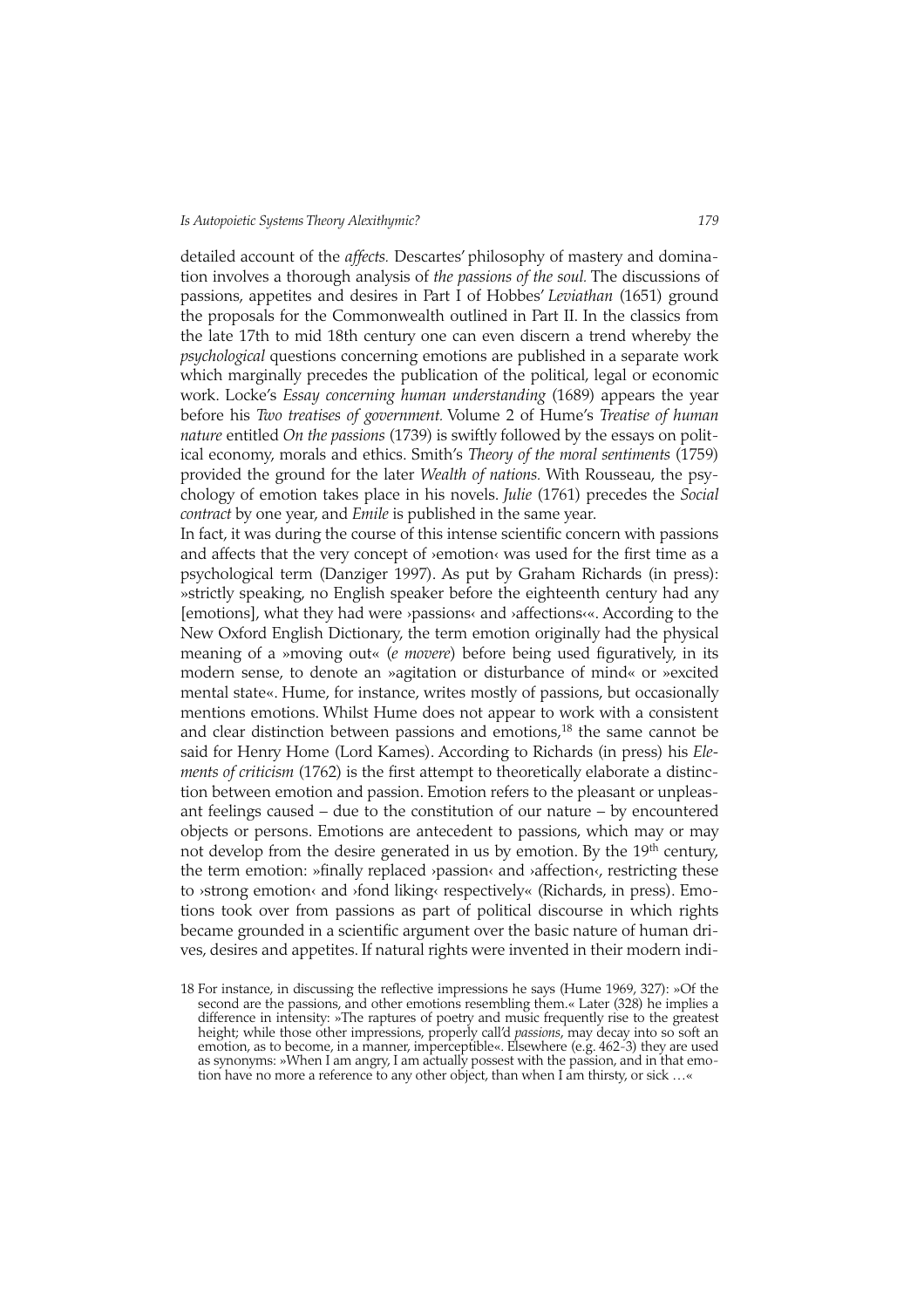vidualistic form by Hobbes, then the modern concept of emotion was no less a modern invention. This double invention is no accident. With the emergence of the modern nation state, politics became, in a certain new sense, emotional while emotions became, symmetrically, political (Arendt 1990; Boltanski, 1999).

It seems clear, in sum, that the self-image of modernity as thoroughly rational conceals a fundamental reorganisation of emotional possibilities and an amplification of the significance of emotional life for politics. There are several other historical themes that testify to this, which I can only briefly indicate here. The most obvious is the emergence of a new discourse of *romanticism* that celebrated the emotions in a manner with no parallel in the history of the west. In romanticism, ethics become grounded in passions and in the celebration of individual and collective freedom. Second, the nation state itself becomes an object of newly intensified emotional identification in the form of the great 19<sup>th</sup> century waves of nationalism. Third is the well-documented split between the public and private spheres wherein women and children were allocated an emotional role in the private sphere of the family at the price of exclusion from full citizenship as rights-bearing nationals (Benhabib 1987; Young 1990). An examination of this development would illustrate the sense in which we are dealing with a modern *redistribution* of affect, rather than its exclusion. This can be further linked to the construction of a host of »emotional others« whose alleged emotionality warrants their political exclusion (black people, women, children, the working classes, Orientals, slaves). In each case, the redistributions of affect are intimately related to the articulation, application and contestation of rights.

### *The diachronic transformation of individual emotions*

Finally, attention to the emotions/rights complex opens up new possibilities for tracing the changing historical fate of specific emotions (Stearns/Stearns 1988). For example, I have already suggested that the >green< emotions of jealousy and envy can be broadly distinguished with respect to their relationship to rights. To the extent that the shift to modernity entailed a transformation of rights, we should expect distinct changes in the socially available representations, prescriptions and evaluations (›semantics‹) pertaining to these emotions. Although more detailed research is needed, there are strong indications that support the hypothesis that jealousy has become less legitimate and acceptable under modernity, whilst envy has become more so. Jealousy, for instance, was once the defining passion of the Judeo Christian God, who announces Himself more than once as a *y*jealous God« capable of violently defending the well-being and fidelity of His flock. As God's own defining passion, jealousy is given a positive evaluation and features as an indispensable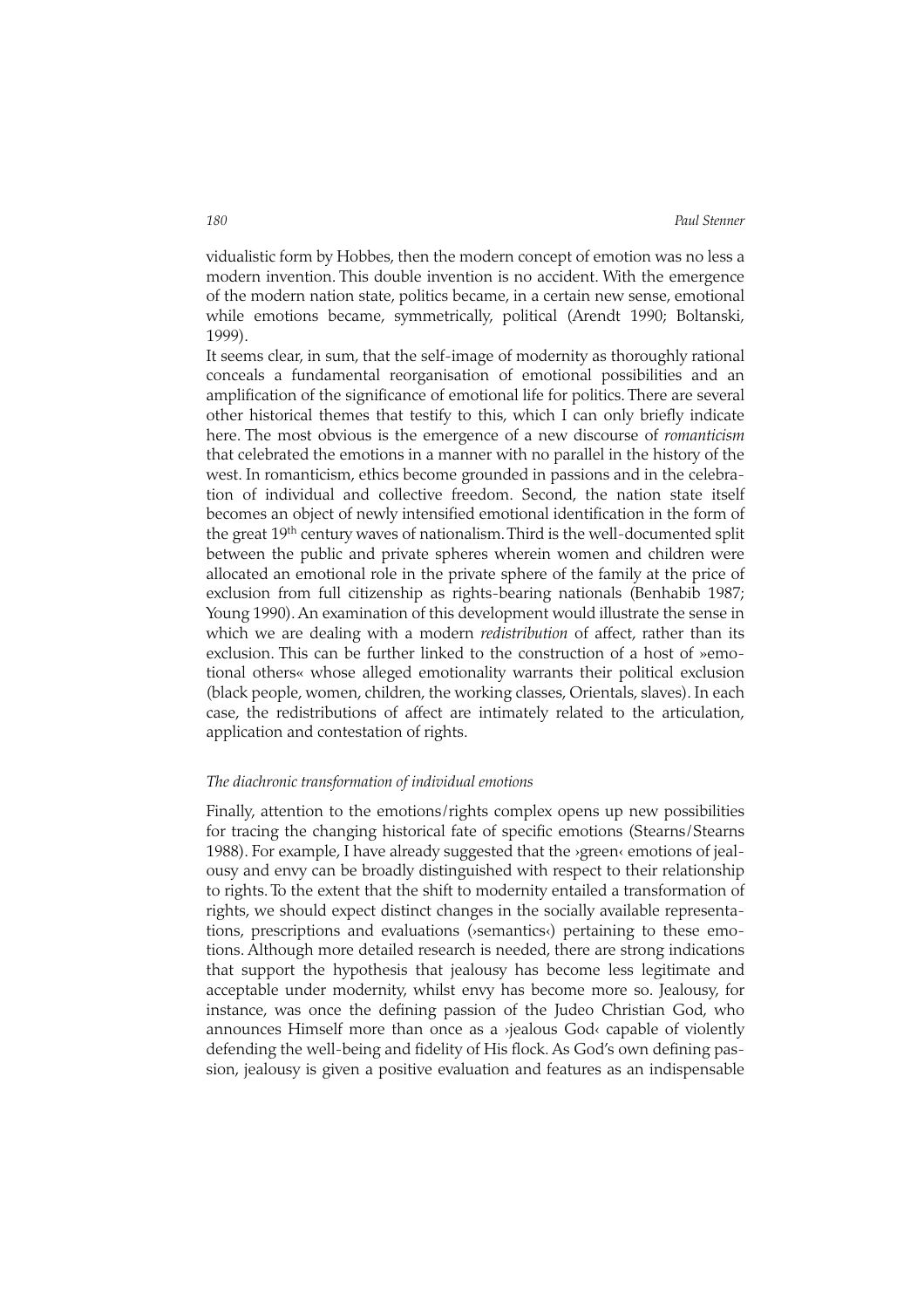quality of patriarchal leadership. However, as Stearns (1989), Mullen (1991) and Curt (1994) have shown, jealousy in modern times has come increasingly to signify immaturity and lack of control. In the early 20<sup>th</sup> century, under the influence of the quasi-medical gaze of scientific psychological discourse, jealousy was increasingly discussed and portrayed as a pathology that should be identified and eliminated as soon as possible (ideally in its early manifestation as ›sibling rivalry‹). Envy, on the other hand, was traditionally identified as one of the more serious of the Seven Deadly Sins. In traditional social systems, great efforts were made to avoid engendering the ›evil eye‹, and the negative consequences of envy were well recognised and rehearsed in many an aphorism. During the modern period, envy comes to be treated more lightly. Indeed, in English at least, the word is typically used as a way of expressing benign admiration rather than malign destructive intent. It seems clear that in today's economic context of rampant consumerism, envy acquires a positive motivational role necessary to projects of self-improvement. In short, today it seems we are inclined to believe that the jealous God of the Old Testament suffered from a serious personality disorder, and that the Deadly Sin of envy is an advertising opportunity for the selling of cars.

My suggestion is that the ground for this double reversal of evaluations is to be found in the transformed claims and expectations that follow from the articulation and increasing influence of modern individualistic rights. To the extent that jealousy involves a will to control and possess the other, it constitutes an intrusion into the rights of individuals. To the extent that envy can be transformed into a positive and competitive consciousness of the right to individual possession, it becomes a resource for the shaping of the desires of a self-contained, freely choosing (and purchasing) individual. Similar transformations for other emotions could be predicted.19 Stearns/Stearns' (1988), for instance, discuss an early modern (US puritan) shift in emphasis away from describing responses to negative events as evoking *sadness*, and towards selfdescriptions that emphasise *anger*. The expression of anger, as discussed earlier, is made more probable when a claim to a right is violated. Although the Stearns' do not discuss this issue, it seems relevant that during the period of transformation they discuss the puritans became key players in the articulation of a modern natural rights based democracy (Stackhouse 1984).

<sup>19</sup> Luhmann's (1998) own work on the complicated growth of a modern discourse on *love as passion* should be noted in this context.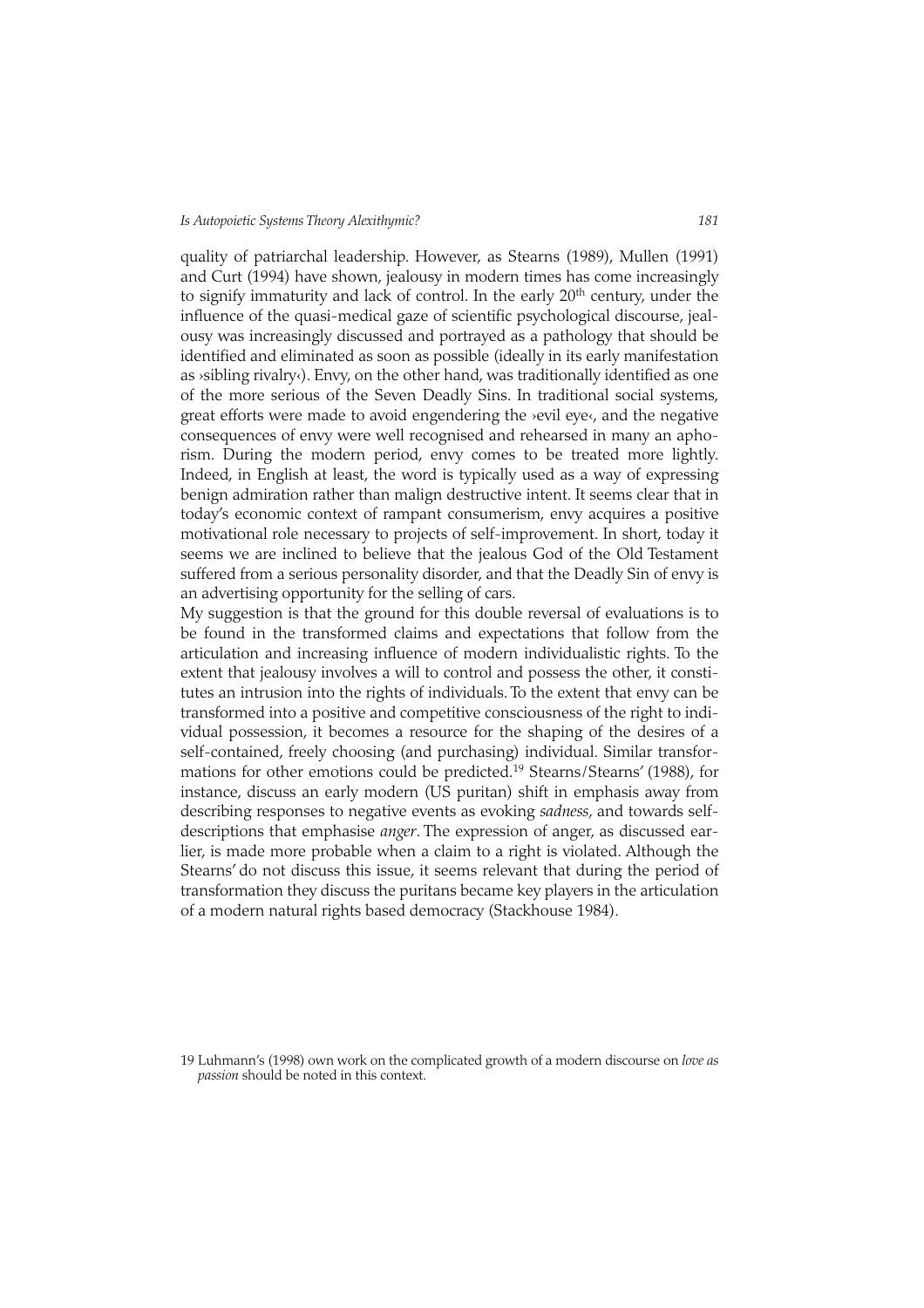*182 Paul Stenner*

# Conclusion

I hope to have shown that even if the emotions were a ›blind spot‹ for Niklas Luhmann, then this does not alter the fact that his systems theory offers rich resources for a socio-psychology or sociology of emotions. There is no doubt that Luhmann's account of the emotions is too narrowly cognitive and underestimates the organic and social roles they play. Nevertheless, I wish to conclude by emphasising that certain ›alexithymic‹ qualities of the theory are deliberate and strategic choices on the part of the author. One of Luhmann's main concerns was to avoid the mistake of attempting to ground, legitimate, explain and understand social systems by way of psychological arguments about the essence of the human being. For Luhmann, this was the principal mistake of the Enlightenment, which strove to deduce the nature of society from the logic of a supposedly essential human rationality. As I suggested earlier, this essential psychic basis of the polity was often identified with the logic of affect. He argues instead for a *soziologische Aufklärung* capable of understanding the evolution of society in terms of an internal logic proper to social systems themselves, not psychic systems. Any such project would necessarily remain critical of arguments to reinstate a logic of affect as the basis and motor of social systems. Indeed, for Luhmann modernity is understood socially as the evolutionary point at which social sub-systems achieve the operative closure necessary for autopoiesis and hence functional differentiation. As discussed earlier, this development entails a highly medialised form of communication that precisely minimises (but never eliminates) the role of face-to-face emotional encounters.

Nevertheless, the current trend towards stressing the value and importance of emotion to psychic and social life is not surprising, and should itself be analysed socially. It is clear that over the past fifty years or so emotional *communications* have become more and more fundamental to the operations of late modern social systems. The fact that this development is deeply controversial testifies to its existence. Hence legal theorists talk of an unwelcome shift from the jurisdiction of law to the »jurisdiction of emotions« (Garapon 1996). The education system has become ›child centred‹, stressing dialogue and emotional engagement over didactic and rational instruction. Politicians now sport caring and smiling facial expressions where once it was compulsory to look stern and disciplined, and ›spin doctors‹ present ›feel good‹ versions of policies. Economics is said to have shifted its emphasis in the wealthy North Atlantic from production to consumption, and hence concerns itself with the maximisation of positive affect. Debates rage over the concern that the mass media have transformed serious political and social debate into the excitement and enjoyment of entertainment and infotainment. The culture industry and entertainment business now contribute significantly to GNP. Even scientists are striving to present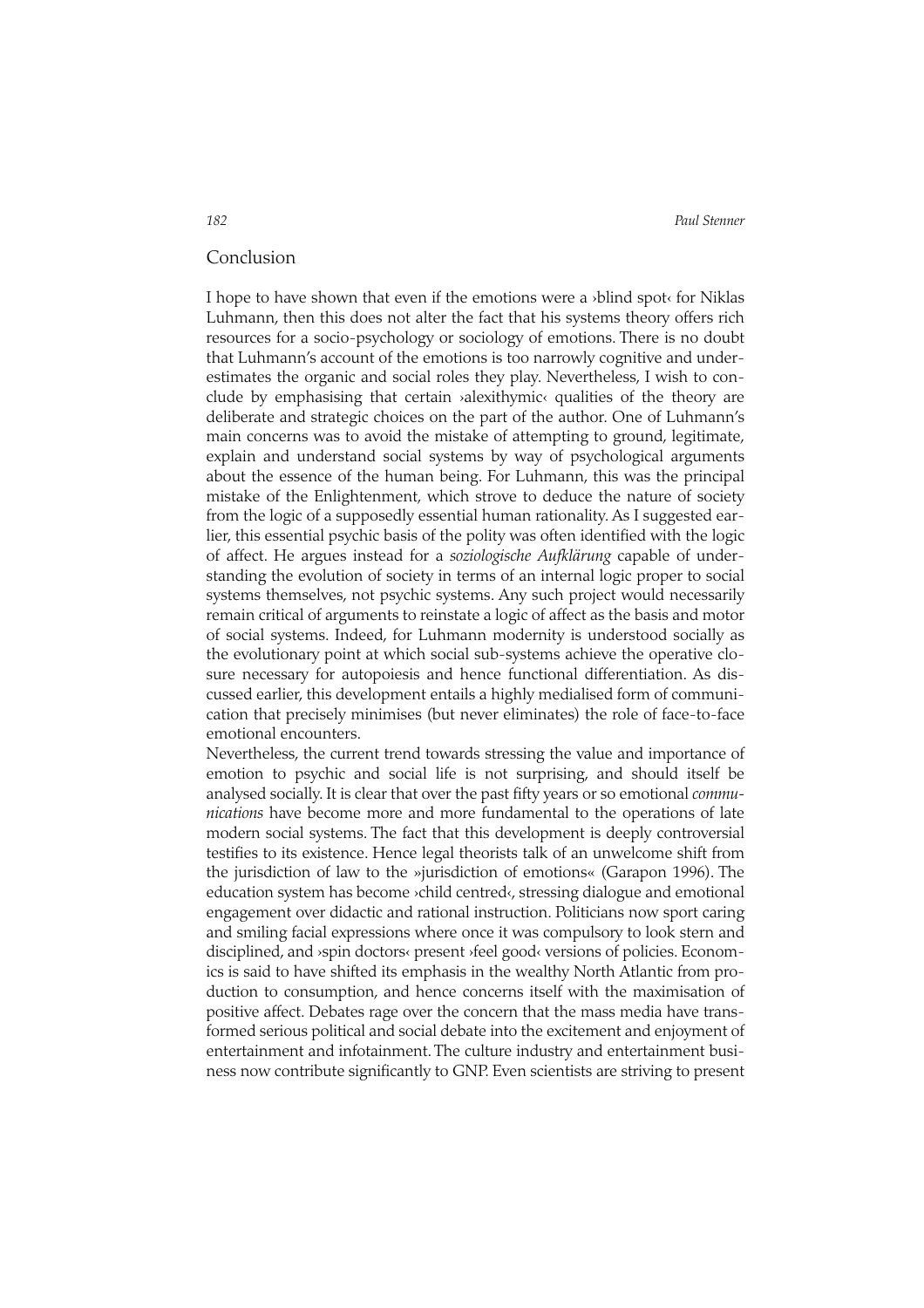themselves as humane and engaged observers of the oneness of Gaia, and to avoid the rational stereotypes of Mr Spock and Dr Strangelove. In the context of this new >affective climate< that leaves no sub-system unaffected, it is predictable that social theorists from various traditions should come to identify the essence of humanity with the figure of the emotionally aware and expressive individual. It is predictable that the repressed and rational Victorian should become a favourite negative self-image for emotionally emancipated late-moderns. And it is predictable that new psychological and medical categories such as ›alexithymia‹, ›emotional literacy‹ and ›emotional intelligence‹ should be coined and deployed.

# References

Arendt, H. (1990): On revolution. Harmondsworth: Penguin.

- Armon-Jones, C. (1986): Social functions of emotion. Pp. 57-82 in: R. Harré (Ed), The social construction of emotion. Oxford: Blackwell.
- Atlan, H. (1974): On a formal definition of organization. Journal of Theoretical Biology 45, 295-304.
- Averill, J. R. (1974): An analysis of psychophysiological symbolism and its influence on theories of emotion. Journal for the Theory of Social Behaviour 4, 147-190.

Averill, J. R. (1982): A constructivist view of emotion. Pp. 305-339 in: K. Plutchik/H. Kellerman (Eds), Emotions: theory, research and experience. New York: Academic Press.

Bendelow, G./Williams, S. J. (1998) (Eds): Emotions in social life: critical themes and contemporary issues. London: Routledge.

Benhabib, S. (1987): The generalized and concrete other. Pp. 77-95 in: S. Benhabib/D. Cornell (Eds), Feminism as critique. Cambridge: Polity.

- Boltanski, L. (1999): Distant suffering: morality, media and politics. Cambridge: Cambridge University Press.
- Cannon, W. B. (1929): Bodily changes in pain, hunger, fear and rage. New York: Appleton-Century-Crofts.
- Ciompi, L. (2004): Ein blinder Fleck bei Niklas Luhmann? Soziale Wirkungen von Emotionen aus Sicht der fraktalen Affektlogik. Soziale Systeme 10, 21-49 (in this issue).

Clam, J. (2000): System's sole constituent, the operation: clarifying a central concept of Luhmannian theory. Acta Sociologica 43, 63-79.

Clam, J. (2001): The specific autopoiesis of law: between derivative autonomy and generalized paradox. In: J. Přibáň/D. Nelken (Eds): Law's new boundaries: the consequences of legal autopoiesis. Aldershot: Dartmouth Publishing Company.

Curt, B. (1994): Textuality and tectonics: troubling social and psychological science. Buckingham: Open University Press.

Damasio, A. (1994): Descartes'error: emotion reason and the human brain. New York: Putnam.

Danziger, C. (1997): Naming the mind. London: Sage.

Darwin, C. (1872): The expression of the emotions in man and animals. London: Murray.

Edwards, D. (1999): Emotion discourse. Culture and Psychology 5, 3, 271-291.

Ekman, P./Friesen, W.V. (1971): Constants across culture in the face and emotion. Journal of Personality and Social Psychology 17, 124-129.

Elias, N. (1994): The civilizing process.Vols. 1&2. Oxford: Blackwell.

Foerster, H. von. (1960): On self-organising systems and their environment. In: M.C. Yovits/S. Cameron (Eds), Self organising systems. London.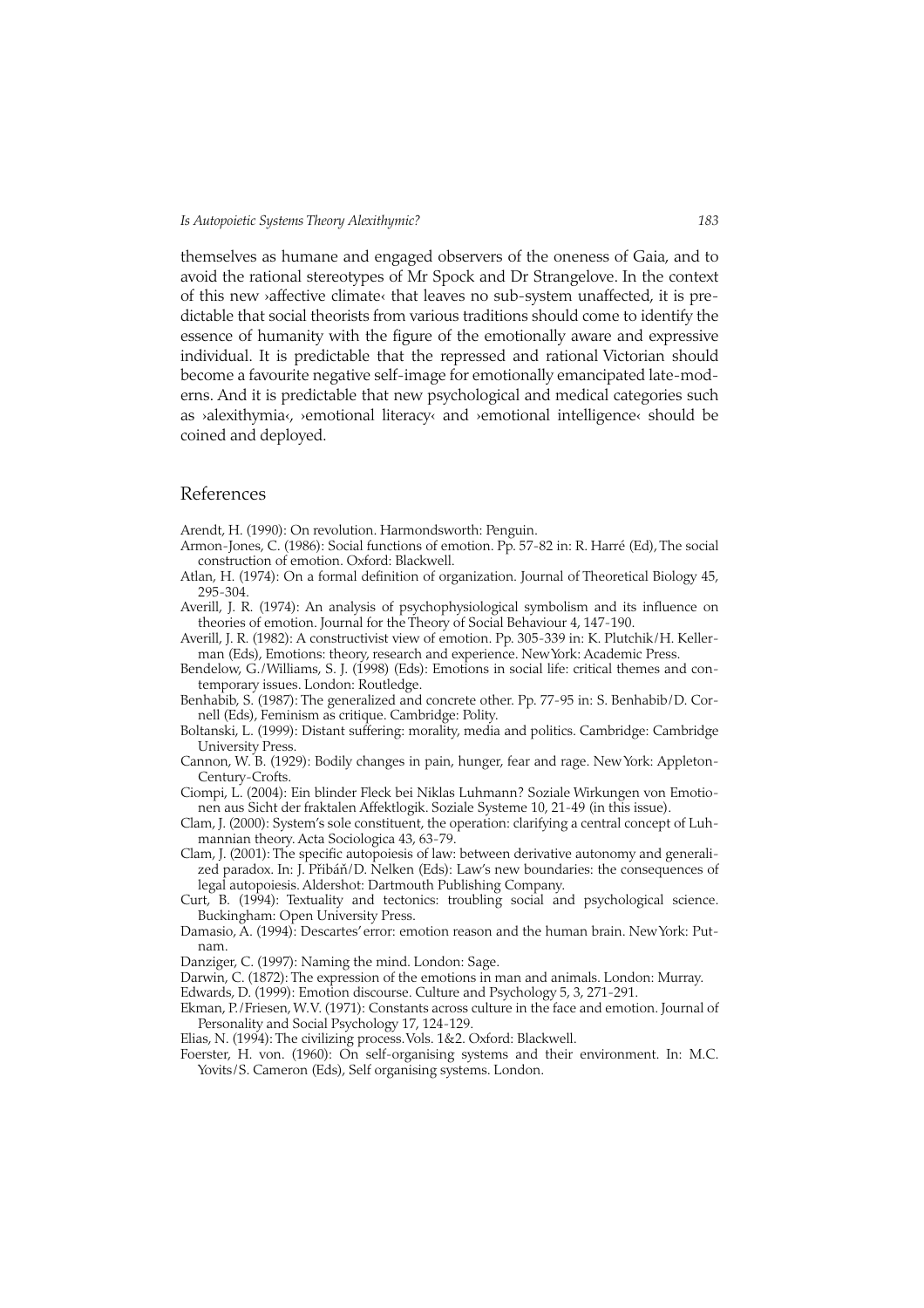- Fraisse, P. (1968) : Les emotions. Pp. 41-72 in: P. Fraisse/J. Piaget (Eds),Traité de psychologie experimentale. Paris: Presses Universitaires.
- Fridlund, A. J./Duchaine, B. (1996): ›Facial expressions of emotion‹ and the delusion of the hermetic self. Pp. 259-284 in: R. Harré/W.G. Parrott (1996): The emotions: social, cultural and biological dimensions. London: Sage.
- Frijda, N. (2001): The laws of emotion. Pp. 57-69 in: W.G. Parrott (Ed), Emotions in social psychology. Philadelphia PA: Psychology Press.
- Garapon, A. (1996): Justice out of court: the dangers of trial by media. In: D. Nelken (Ed), Law as communication. Aldershot: Dartmouth.
- Greco, M. (2001): Inconspicuous anomalies: alexithymia and ethical relations to the self. Health 17, 471-492.
- Greenwood, S. (2000): The private life of the brain. London: Penguin.
- Harré, R. (Ed) (1986): The social construction of emotion. Oxford: Blackwell.
- Harré, R./Parrott, W.G. (Eds) (1996): The emotions: social, cultural and biological dimensions. London: Sage.
- Hatfield, E./Cacioppo, J. T./Rapson, R. L. (1994): Emotional contagion. Cambridge: Cambridge University Press.
- Hebb, D. O. (1946): On the nature of fear. Psychological Review 53, 259-276.
- Honneth, A. (1996): The struggle for recognition. Cambridge: Polity.
- Hume, D. (1969): A treatise of human nature. London: Penguin.
- Izard, C. E. (1971): The face of emotion. New York: Appleton-Century-Crofts.
- Jacob, F. (1976): The logic of life: a history of heredity. New York: Vintage Books.
- Jhering, R. von. (1905): Der Zweck im Recht. Leipzig: Breitkopf & Haertel.
- Keltner, D./Haidt, J. (1999): Social functions of emotions at four levels of analysis. Cognition and Emotion 13, 505-521.
- Lazarus, R.S. (1984): On the primacy of cognition. American Psychologist 39, 124-129.
- LeDoux, J. E. (1995): In search of an emotion system in the brain: leaping from fear to emotion and consciousness. pp. 1049-1061 in: M. S. Gazzaniga (Ed), The cognitive neuros
	- ciences. Cambridge MA: MIT Press.
- Luhmann, N. (1957/1974): Grundrechte als Institution: ein Beitrag zur Politischen Soziologie. Berlin: Duncker & Humblot.
- Luhmann, N. (1995): Social systems. Stanford: Stanford University Press.
- Luhmann, N. (1998): Love as passion: the codification of intimacy. Stanford: Stanford University Press.
- Lutz, C. A./Abu-Lughod, L. (1990): Language and the politics of emotion. Cambridge: Cambridge University Press.
- Mandler, G. (1984): Mind and body: Psychology of emotion and stress. New York: Norton.
- Mandler, G. (2002): Emotion: a jungle not a garden. In: D. F. Freedheim (Ed), History of psychology. Comprehensive handbook of psychology,Vol. 1. New York: John Wiley & Son.
- Maslach, C. (1978): The emotional consequences of arousal without reason. Pp. 565-590 in: C.E. Izard (Ed), Emotion and psychopathology. New York: Plenum Press.
- Meltzoff, A. N./Moore, M. K (1977): Imitation of facial and gestures by human neonates. Science 198, 75-78.
- Mullen, P. E. (1991): Jealousy: the pathology of a passion. British Journal of Psychiatry 158, 593-601.
- Oatley, K./Jenkins, J. J. (1996): Understanding emotions. Oxford: Blackwell.
- Ortony, A./Turner, T. (1990): What's basic about basic emotions. Psychological Review 97, 3, 315-331.
- Parsons, T. (1951) The social system. New York: Free press.
- Plutchik, R. (1991): Emotions and evolution. pp. 37-58 in: K. T. Strongman (Ed), International review of studies on emotion,Vol 1. Chichester: Wiley.
- Pribram, K. H. (1971): Languages of the brain: experimental paradoxes and principles of neuropsychology. Englewood Cliffs, NJ: Prentice Hall.